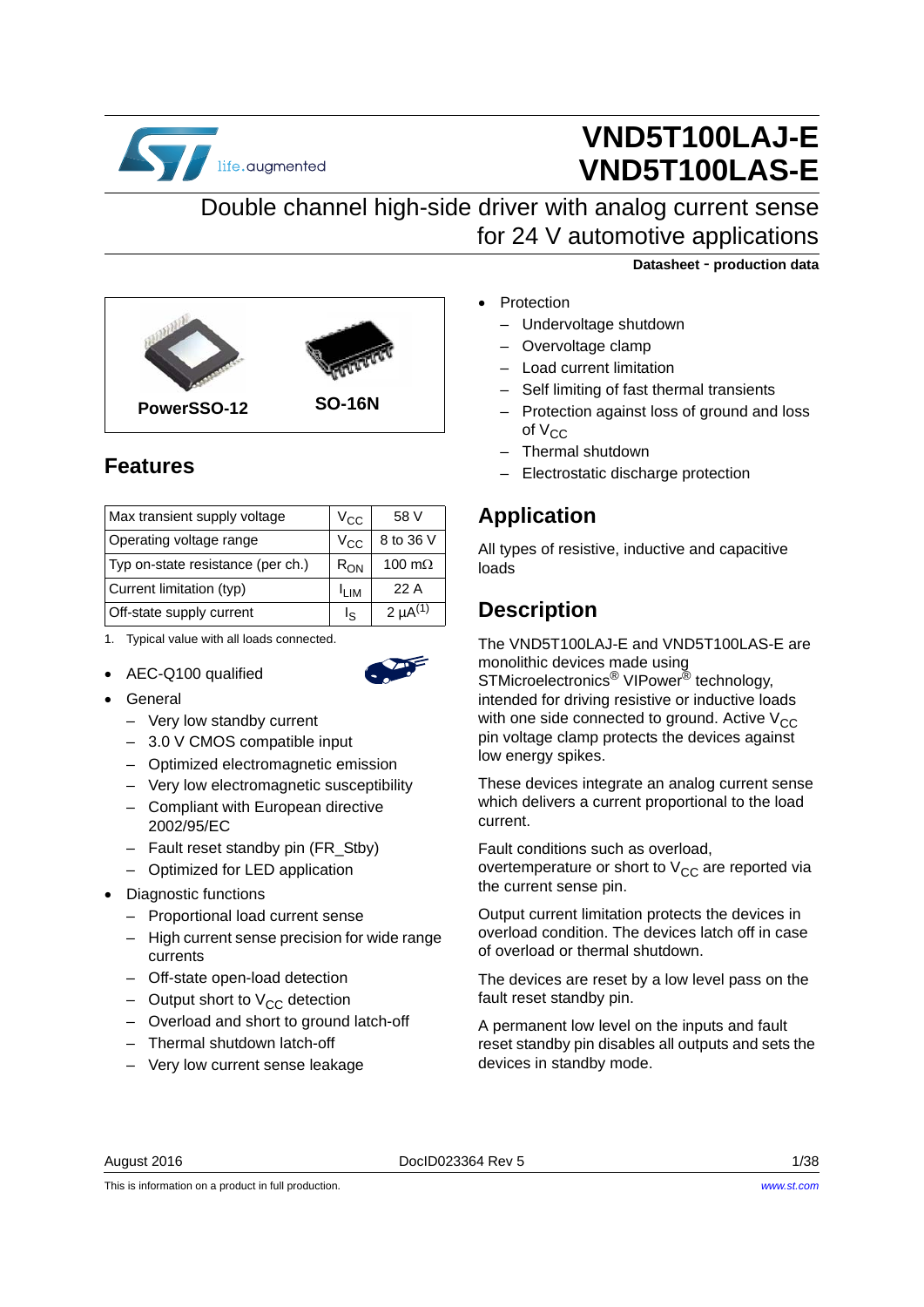# **Contents**

| 1               |     |                                                                 |
|-----------------|-----|-----------------------------------------------------------------|
| $\overline{2}$  |     |                                                                 |
|                 | 2.1 |                                                                 |
|                 | 2.2 |                                                                 |
|                 | 2.3 |                                                                 |
|                 | 2.4 |                                                                 |
| 3               |     |                                                                 |
|                 | 3.1 | GND protection network against reverse battery  21              |
|                 |     | Solution 1: resistor in the ground line (RGND only) 21<br>3.1.1 |
|                 |     | 3.1.2                                                           |
|                 | 3.2 |                                                                 |
|                 | 3.3 |                                                                 |
|                 | 3.4 |                                                                 |
| 4               |     |                                                                 |
|                 | 4.1 |                                                                 |
|                 | 4.2 |                                                                 |
| 5               |     |                                                                 |
|                 | 5.1 |                                                                 |
|                 | 5.2 |                                                                 |
|                 | 5.3 |                                                                 |
| $6\phantom{1}6$ |     |                                                                 |
|                 | 6.1 |                                                                 |
|                 | 6.2 |                                                                 |
| 7               |     |                                                                 |
| 8               |     |                                                                 |

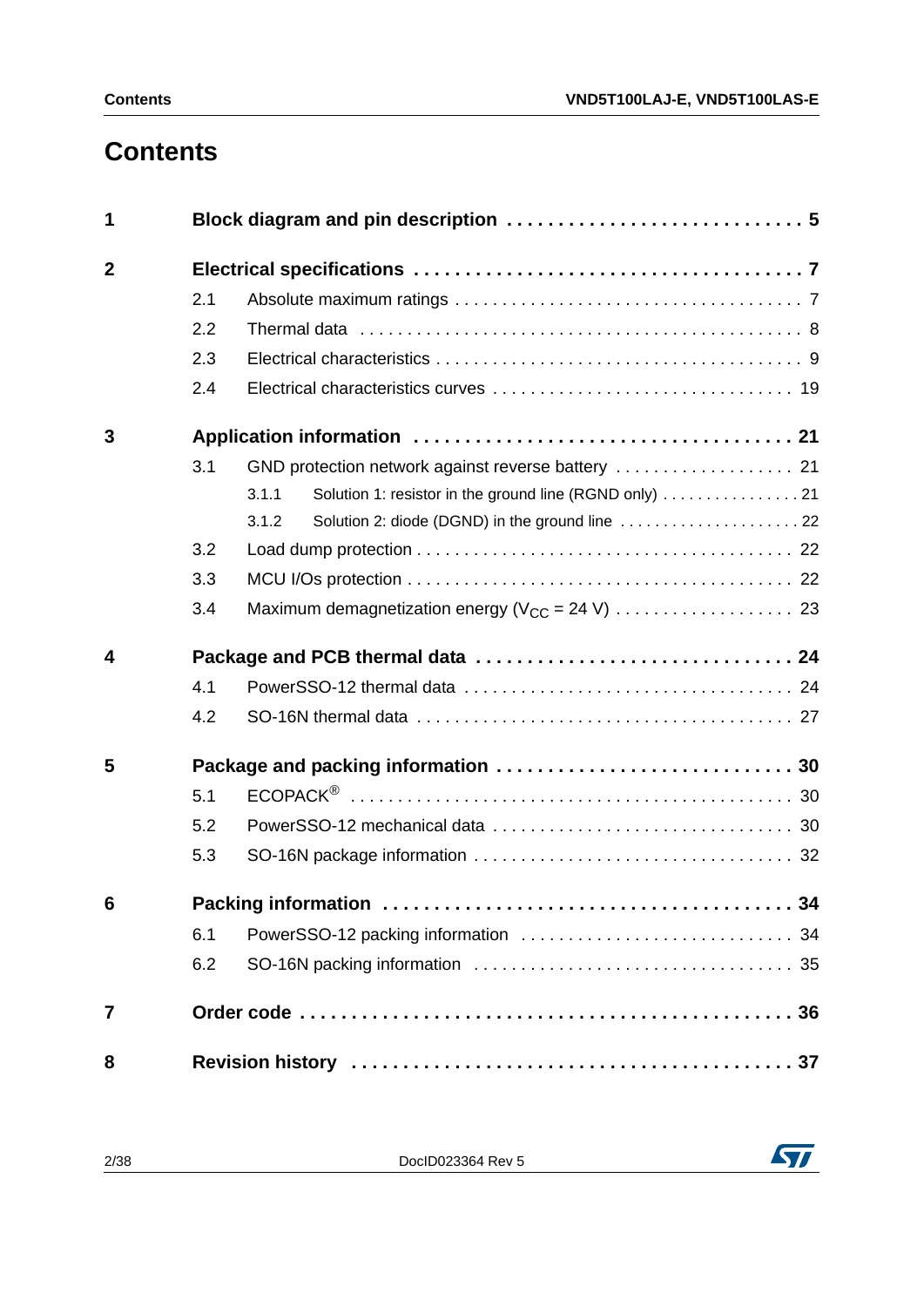# **List of tables**

| Table 1.  |  |
|-----------|--|
| Table 2.  |  |
| Table 3.  |  |
| Table 4.  |  |
| Table 5.  |  |
| Table 6.  |  |
| Table 7.  |  |
| Table 8.  |  |
| Table 9.  |  |
| Table 10. |  |
| Table 11. |  |
| Table 12. |  |
| Table 13. |  |
| Table 14. |  |
| Table 15. |  |
| Table 16. |  |
| Table 17. |  |
| Table 18. |  |
| Table 19. |  |
| Table 20. |  |

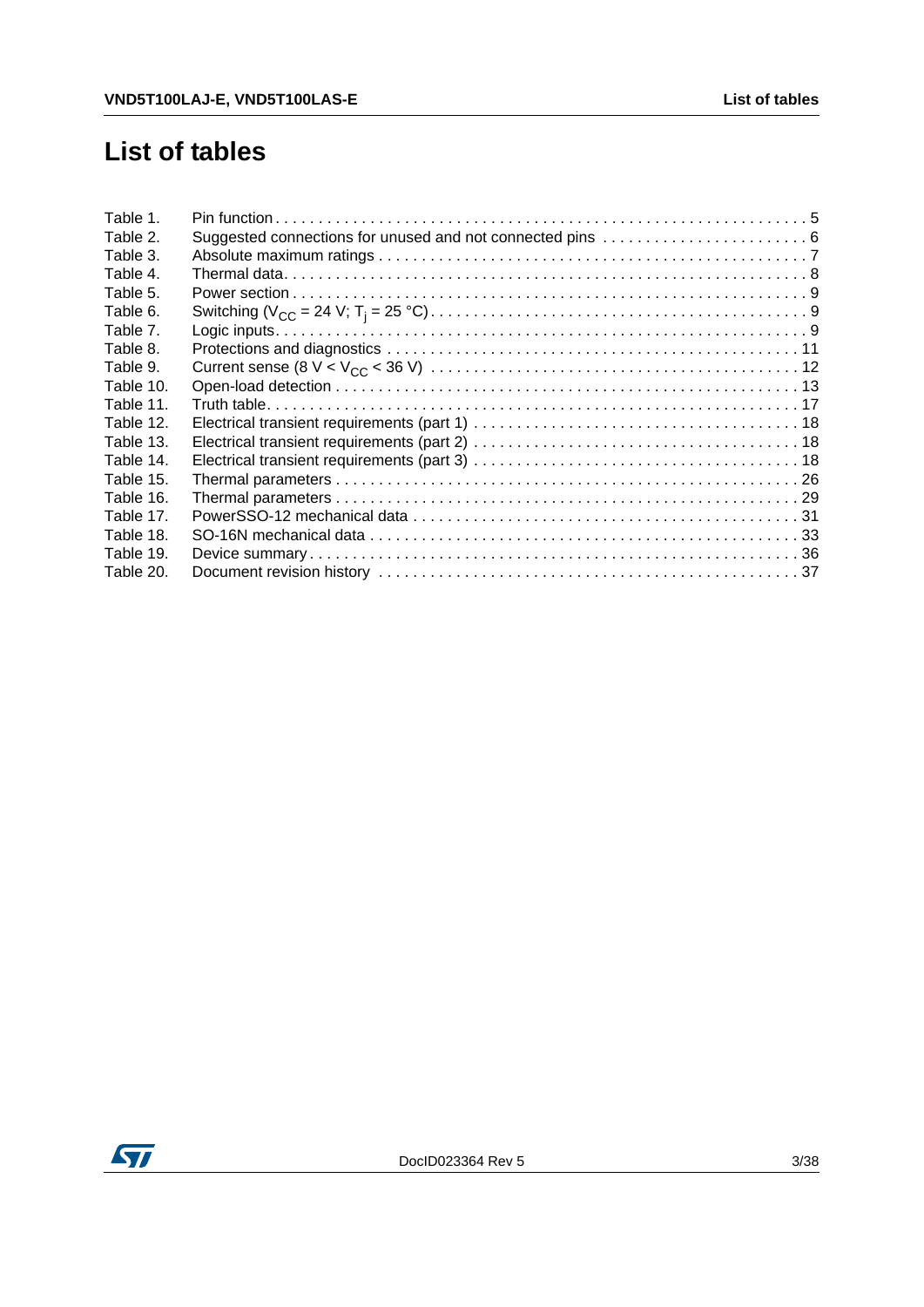# **List of figures**

| Figure 1.  |                                                                                            |  |
|------------|--------------------------------------------------------------------------------------------|--|
| Figure 2.  |                                                                                            |  |
| Figure 3.  |                                                                                            |  |
| Figure 4.  |                                                                                            |  |
| Figure 5.  |                                                                                            |  |
| Figure 6.  |                                                                                            |  |
| Figure 7.  |                                                                                            |  |
| Figure 8.  |                                                                                            |  |
| Figure 9.  |                                                                                            |  |
| Figure 10. |                                                                                            |  |
| Figure 11. | Delay response time between rising edge of output current and rising                       |  |
|            |                                                                                            |  |
| Figure 12. |                                                                                            |  |
| Figure 13. |                                                                                            |  |
| Figure 14. |                                                                                            |  |
| Figure 15. |                                                                                            |  |
| Figure 16. |                                                                                            |  |
| Figure 17. |                                                                                            |  |
| Figure 18. |                                                                                            |  |
| Figure 19. |                                                                                            |  |
| Figure 20. |                                                                                            |  |
| Figure 21. |                                                                                            |  |
| Figure 22. |                                                                                            |  |
| Figure 23. |                                                                                            |  |
| Figure 24. |                                                                                            |  |
| Figure 25. |                                                                                            |  |
| Figure 26. |                                                                                            |  |
| Figure 27. |                                                                                            |  |
| Figure 28. | Rthj-amb vs PCB copper area in open box free air condition (one channel ON) 24             |  |
| Figure 29. | PowerSSO-12 thermal impedance junction ambient single pulse (one channel ON). 25           |  |
| Figure 30. |                                                                                            |  |
| Figure 31. |                                                                                            |  |
| Figure 32. | R <sub>thi-amb</sub> vs PCB copper area in open box free air condition (one channel ON) 27 |  |
| Figure 33. | SO-16N thermal impedance junction ambient single pulse (one channel on) 28                 |  |
| Figure 34. |                                                                                            |  |
| Figure 35. |                                                                                            |  |
| Figure 36. |                                                                                            |  |
| Figure 37. |                                                                                            |  |
| Figure 38. |                                                                                            |  |
| Figure 39. |                                                                                            |  |
| Figure 40. |                                                                                            |  |

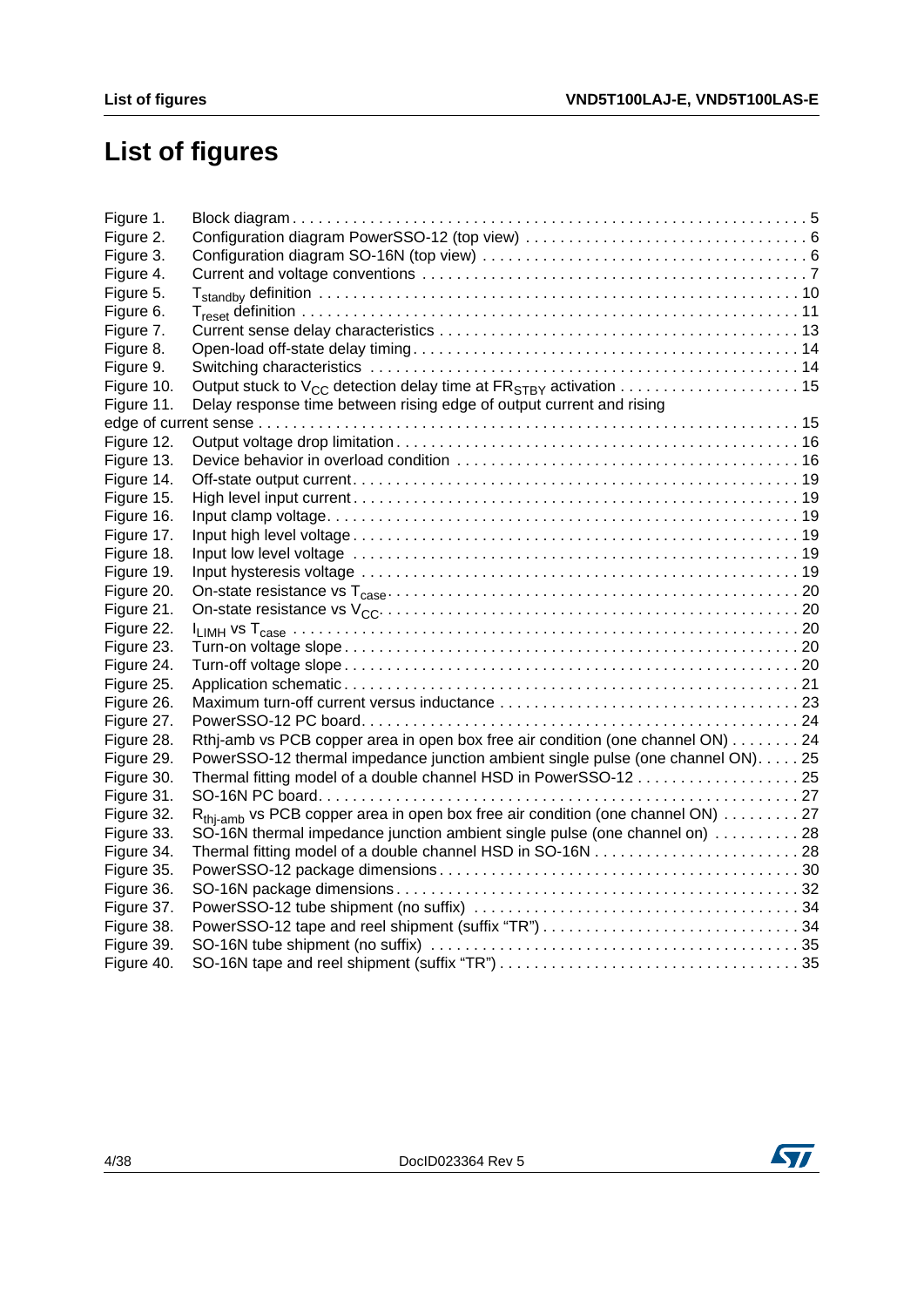# <span id="page-4-0"></span>**1 Block diagram and pin description**

<span id="page-4-2"></span>

**Figure 1. Block diagram**

**Table 1. Pin function**

<span id="page-4-1"></span>

| <b>Name</b>     | <b>Function</b>                                                                                                                                                                                                   |
|-----------------|-------------------------------------------------------------------------------------------------------------------------------------------------------------------------------------------------------------------|
| $V_{CC}$        | Battery connection                                                                                                                                                                                                |
| OUTn            | Power output                                                                                                                                                                                                      |
| <b>GND</b>      | Ground connection                                                                                                                                                                                                 |
| IN <sub>n</sub> | Voltage controlled input pin with hysteresis, CMOS compatible. It controls output<br>switch state                                                                                                                 |
| C <sub>Sn</sub> | Analog current sense pin, it delivers a current proportional to the load current                                                                                                                                  |
| FR Stby         | In case of latch-off for overtemperature/overcurrent condition, a low pulse on the<br>FR_Stby pin is needed to reset the channel.<br>The device enters in standby mode if all inputs and the FR_Stby pin are low. |

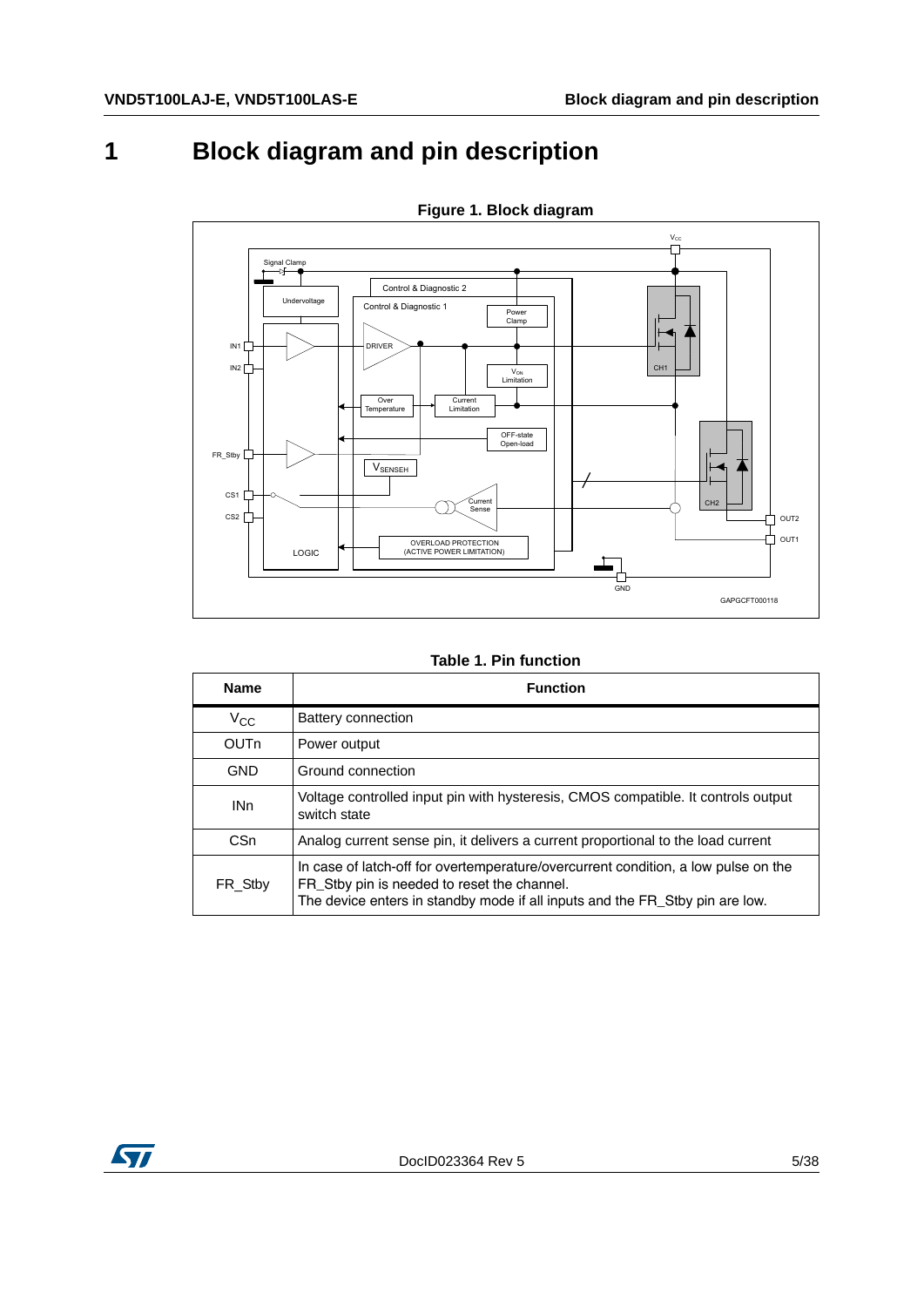<span id="page-5-1"></span>

**Figure 2. Configuration diagram PowerSSO-12 (top view)** 



<span id="page-5-2"></span>



<span id="page-5-0"></span>

| Connection / pin   Current sense |                                           | <b>N.C.</b> | Output      | Input                             | FR Stby                           |
|----------------------------------|-------------------------------------------|-------------|-------------|-----------------------------------|-----------------------------------|
| Floating                         | Not allowed                               | $X^{(1)}$   |             |                                   |                                   |
| To ground                        | Through 10 $\mathsf{K}\Omega$<br>resistor |             | Not allowed | Through<br>10 K $\Omega$ resistor | Through<br>10 K $\Omega$ resistor |

1. X: do not care.

6/38 DocID023364 Rev 5

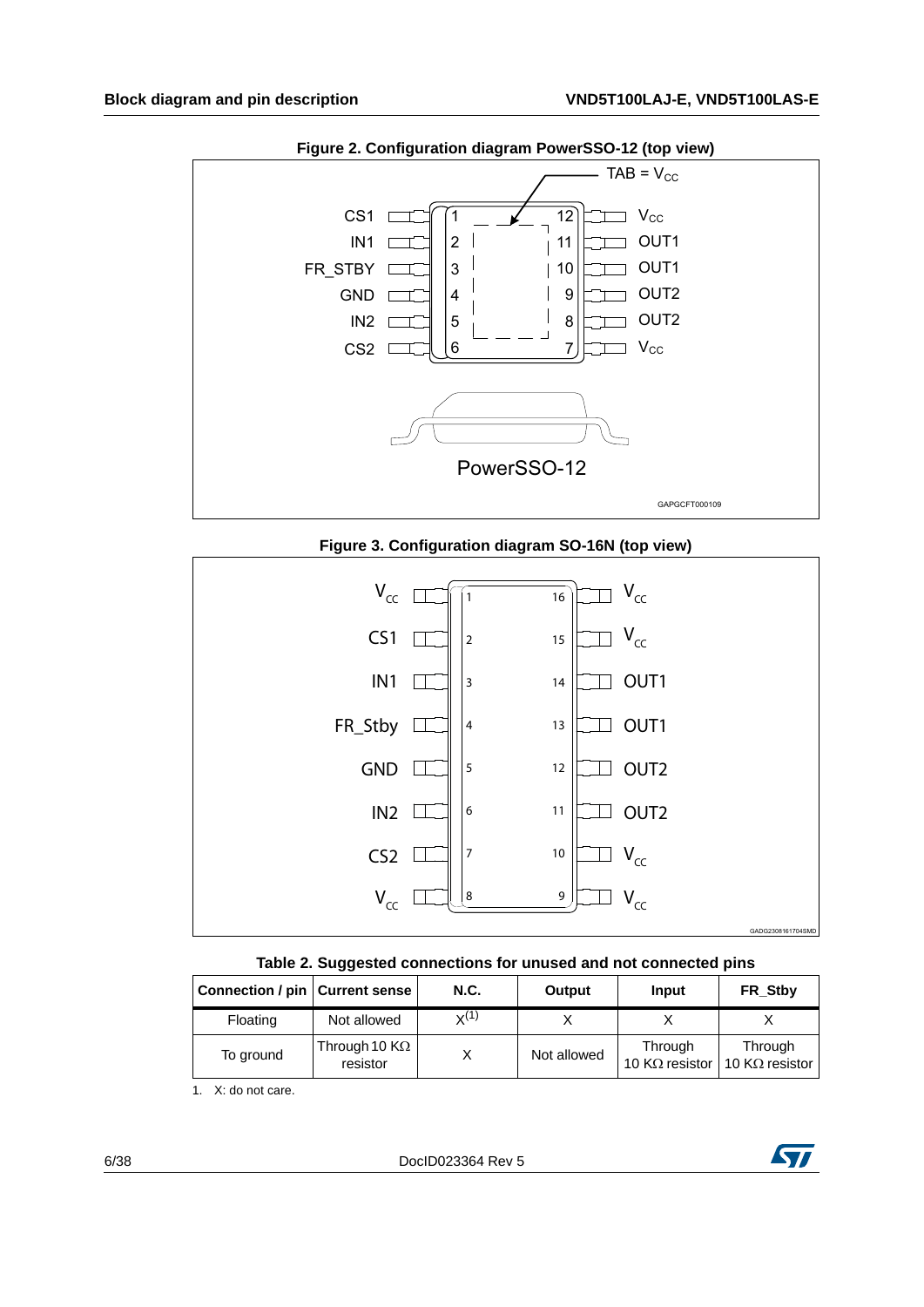# <span id="page-6-0"></span>**2 Electrical specifications**

<span id="page-6-3"></span>

#### **Figure 4. Current and voltage conventions**

#### <span id="page-6-1"></span>**2.1 Absolute maximum ratings**

Stressing the device above the ratings listed in *[Table](#page-6-2) 3* may cause permanent damage to the device. These are stress ratings only and operation of the device at these or any other conditions above those indicated in the operating sections of this specification is not implied. Exposure to the conditions reported in this section for extended periods may affect device reliability.

<span id="page-6-2"></span>

| Symbol               | <b>Parameter</b>                     | Value                         | Unit   |  |  |
|----------------------|--------------------------------------|-------------------------------|--------|--|--|
| $V_{CC}$             | DC supply voltage                    | 58                            | $\vee$ |  |  |
| $-V_{CC}$            | Reverse DC supply voltage<br>0.3     |                               |        |  |  |
| -I <sub>GND</sub>    | DC reverse ground pin current        | 200                           | mA     |  |  |
| $I_{\text{OUT}}$     | DC output current                    | Internally limited            | A      |  |  |
| $-IOUT$              | Reverse DC output current            | 20                            | A      |  |  |
| $I_{IN}$             | DC input current                     | $-1$ to 10                    | mA     |  |  |
| FR_Stby              | Fault reset standby DC input current | $-1$ to 1.5                   | mA     |  |  |
| -I <sub>CSENSE</sub> | DC reverse CS pin current<br>200     |                               | mA     |  |  |
| V <sub>CSENSE</sub>  | Current sense maximum voltage        | $V_{CC}$ - 58 to<br>$+V_{CC}$ | $\vee$ |  |  |

**Table 3. Absolute maximum ratings** 

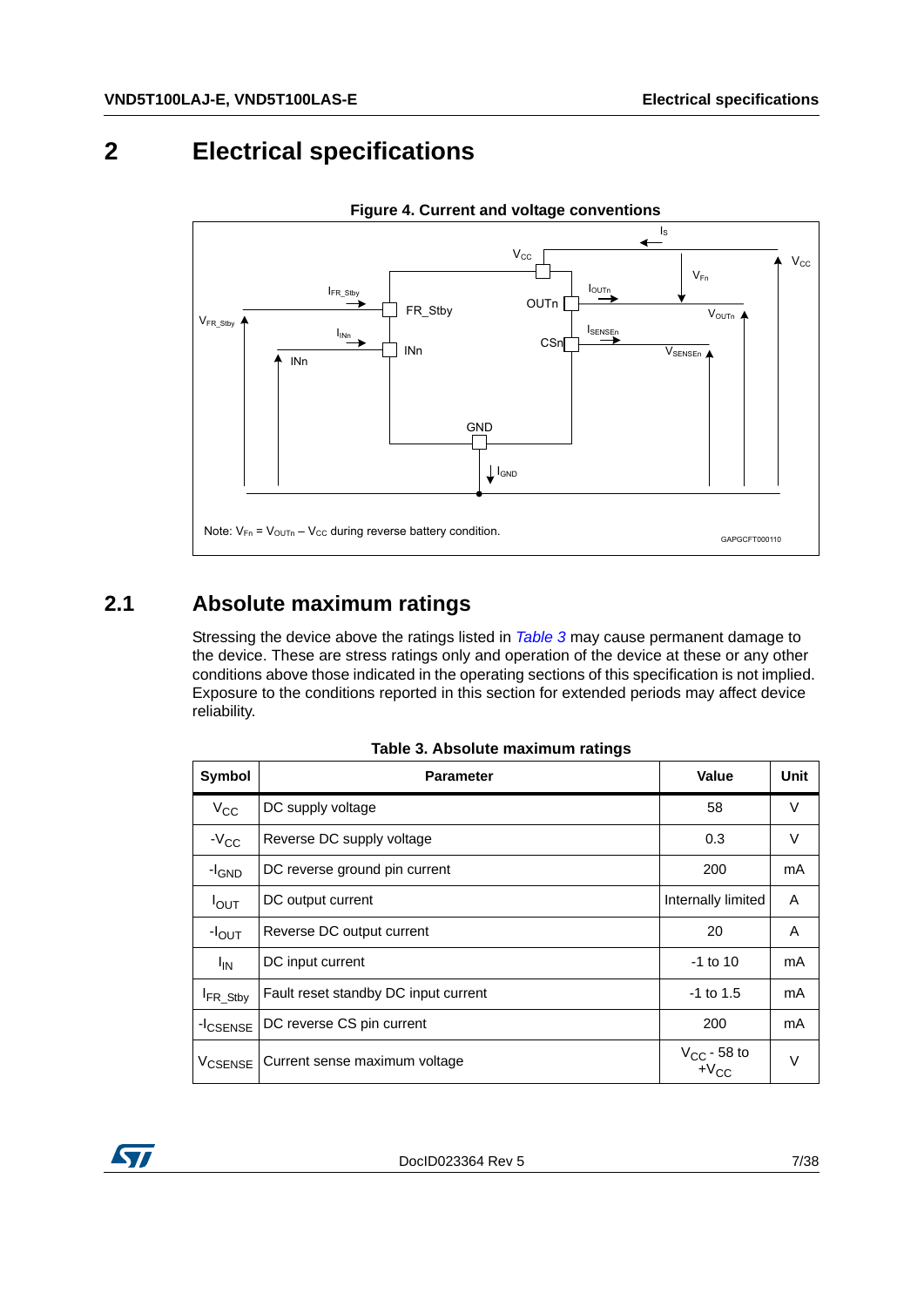| Symbol           | <b>Parameter</b>                                                                                                                                  | <b>Value</b>                         | Unit                                      |  |
|------------------|---------------------------------------------------------------------------------------------------------------------------------------------------|--------------------------------------|-------------------------------------------|--|
| $E_{MAX}$        | Maximum switching energy<br>(L = 1.9 mH; $V_{bat}$ = 32 V; T <sub>istart</sub> = 150°C; $I_{OUT}$ = $I_{limit}$ (Typ))                            | 70                                   | mJ                                        |  |
| V <sub>ESD</sub> | Electrostatic discharge<br>(Human Body Model: $R = 1.5 K\Omega$ ; C = 100 pF)<br>– INPUT<br>– CURRENT SENSE<br>- FR_STBY<br>– OUTPUT<br>$-V_{CC}$ | 4000<br>2000<br>4000<br>5000<br>5000 | $\vee$<br>$\vee$<br>$\vee$<br>$\vee$<br>V |  |
| V <sub>ESD</sub> | Charge device model (CDM-AEC-Q100-011)                                                                                                            | 750                                  | V                                         |  |
| $T_i$            | Junction operating temperature                                                                                                                    | $-40$ to 150                         | °C                                        |  |
| $T_{\text{stg}}$ | Storage temperature                                                                                                                               | -55 to 150                           | °C                                        |  |
| LSmax            | Maximum stray inductance in short circuit<br>$R_L$ = 300 m $\Omega$ , $V_{bat}$ = 32 V, T <sub>istart</sub> = 150°C, $I_{OUT}$ = $I_{limHmax}$    | 40                                   | μH                                        |  |

| Table 3. Absolute maximum ratings (continued) |  |  |  |  |  |
|-----------------------------------------------|--|--|--|--|--|
|-----------------------------------------------|--|--|--|--|--|

## <span id="page-7-0"></span>**2.2 Thermal data**

#### **Table 4. Thermal data**

<span id="page-7-1"></span>

| Symbol                | <b>Parameter</b>                                          | <b>Maximum value</b> | Unit          |      |
|-----------------------|-----------------------------------------------------------|----------------------|---------------|------|
|                       |                                                           | PowerSSO-12          | <b>SO-16N</b> |      |
| R <sub>thj-case</sub> | Thermal resistance junction-case (with one<br>channel ON) | 6                    |               | °C/W |
| $R_{thj-pin}$         | Thermal resistance junction-pin (with one<br>channel ON)  |                      | 26            | °C/W |
| $R_{\text{thi-amb}}$  | Thermal resistance junction-ambient                       | See Figure 28        | See Figure 32 | °C/W |

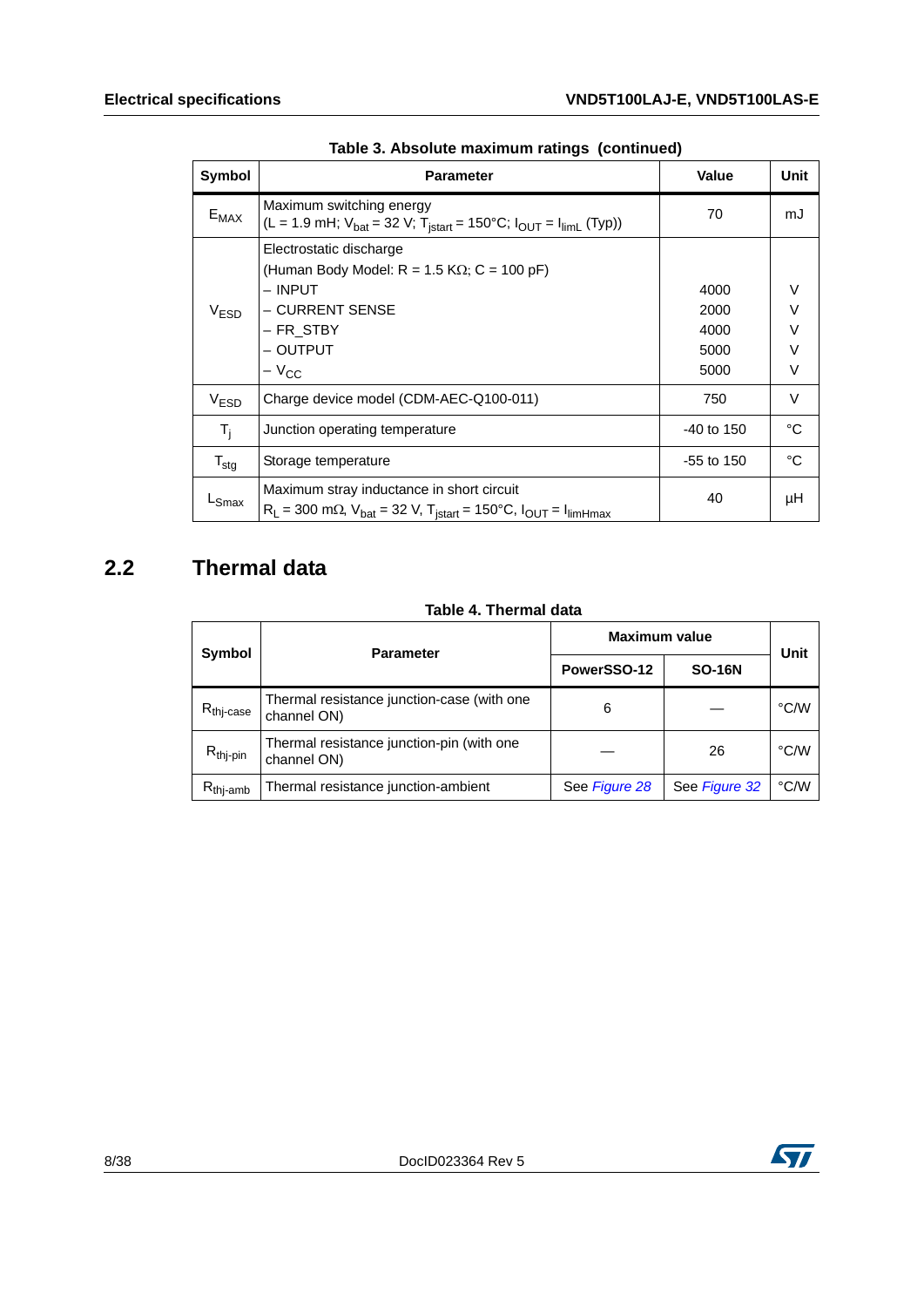## <span id="page-8-0"></span>**2.3 Electrical characteristics**

8 V <  $V_{CC}$  < 36 V; -40°C <  $T_j$  < 150°C, unless otherwise specified.

<span id="page-8-1"></span>

| Operating supply voltage            |                                                                                                                 |          |      |                                                                                                |           |
|-------------------------------------|-----------------------------------------------------------------------------------------------------------------|----------|------|------------------------------------------------------------------------------------------------|-----------|
|                                     |                                                                                                                 | 8        | 24   | 36                                                                                             | V         |
| Undervoltage shutdown               |                                                                                                                 |          | 3.5  | 5                                                                                              | $\vee$    |
| Undervoltage shutdown<br>hysteresis |                                                                                                                 |          | 0.5  |                                                                                                | $\vee$    |
|                                     | $I_{\text{OUT}}$ = 1.5 A; T <sub>i</sub> = 25°C                                                                 |          | 100  |                                                                                                | $m\Omega$ |
|                                     | $I_{OUT}$ = 1.5 A; T <sub>i</sub> = 150°C                                                                       |          |      | Max.<br>Unit<br>Typ.<br>200<br>64<br>70<br>$2^{(2)}$<br>$5^{(2)}$<br>4.2<br>6<br>3<br>5<br>0.7 |           |
| Clamp voltage                       | $IS = 20$ mA                                                                                                    | 58       |      |                                                                                                | V         |
|                                     | Off-state: $V_{CC} = 24 \text{ V}; T_i = 25^{\circ}\text{C};$<br>$V_{IN}$ = $V_{OUIT}$ = $V_{SENSF}$ = 0 V      |          |      |                                                                                                | μA        |
|                                     | On-state: $V_{CC}$ = 24 V; $V_{IN}$ = 5 V;<br>$I_{\text{OUT}} = 0$ A                                            |          |      |                                                                                                | mA        |
|                                     | $V_{IN} = V_{OUIT} = 0$ V; $V_{CC} = 24$ V;<br>$T_i = 25^{\circ}C$                                              | $\Omega$ | 0.01 |                                                                                                | μA        |
|                                     | $V_{IN}$ = $V_{OUT}$ = 0 V; $V_{CC}$ = 24 V;<br>$T_i = 125^{\circ}C$                                            | $\Omega$ |      |                                                                                                |           |
| Output - $V_{CC}$ diode voltage     | $-I_{\text{OUT}}$ = 1.5 A; T <sub>i</sub> = 150°C                                                               |          |      |                                                                                                | $\vee$    |
|                                     | On-state resistance <sup>(1)</sup><br>Supply current<br>Off-state output current<br>المستمر والمساحين والمستحدث |          |      |                                                                                                |           |

1. For each channel.

2. PowerMos leakage included

<span id="page-8-2"></span>

| Table 6. Switching ( $v_{\rm CC}$ = 24 v, $v_{\rm i}$ = 25 G) |                                                     |                        |      |      |      |           |  |  |
|---------------------------------------------------------------|-----------------------------------------------------|------------------------|------|------|------|-----------|--|--|
| Symbol                                                        | <b>Parameter</b>                                    | <b>Test conditions</b> | Min. | Typ. | Max. | Unit      |  |  |
| $t_{d(on)}$                                                   | Turn-on delay time                                  | $R_1 = 16 \Omega$      |      | 27   |      | μs        |  |  |
| $t_{d(off)}$                                                  | Turn-off delay time                                 | $R_1 = 16 \Omega$      |      | 38   |      | μs        |  |  |
| $dV_{OUT}/dt_{(on)}$                                          | Turn-on voltage slope                               | $R_1 = 16 \Omega$      |      | 1    |      | $V/\mu s$ |  |  |
| $dV_{\text{OUT}}/dt_{\text{(off)}}$                           | Turn-off voltage slope                              | $R_1 = 16 \Omega$      | 0.65 |      |      | $V/\mu s$ |  |  |
| <b>W<sub>ON</sub></b>                                         | Switching energy losses<br>during t <sub>won</sub>  | $R_1 = 16 \Omega$      |      | 0.23 |      | mJ        |  |  |
| $W_{OFF}$                                                     | Switching energy losses<br>during t <sub>woff</sub> | $R_1 = 16 \Omega$      |      | 0.26 |      | mJ        |  |  |

#### Table 6. Switching (V<sub>CC</sub> = 24 V; T<sub>j</sub> = 25 °C)

#### **Table 7. Logic inputs**

<span id="page-8-3"></span>

| Symbol          | <b>Parameter</b>         | <b>Test conditions</b> | Min. | Typ. | Max. | Unit |
|-----------------|--------------------------|------------------------|------|------|------|------|
| V <sub>IL</sub> | Input low level voltage  |                        |      |      | 0.9  |      |
| ЧL              | Low level input current  | $V_{IN} = 0.9 V$       |      |      |      | μA   |
| V <sub>IH</sub> | Input high level voltage |                        | 2.1  |      |      |      |

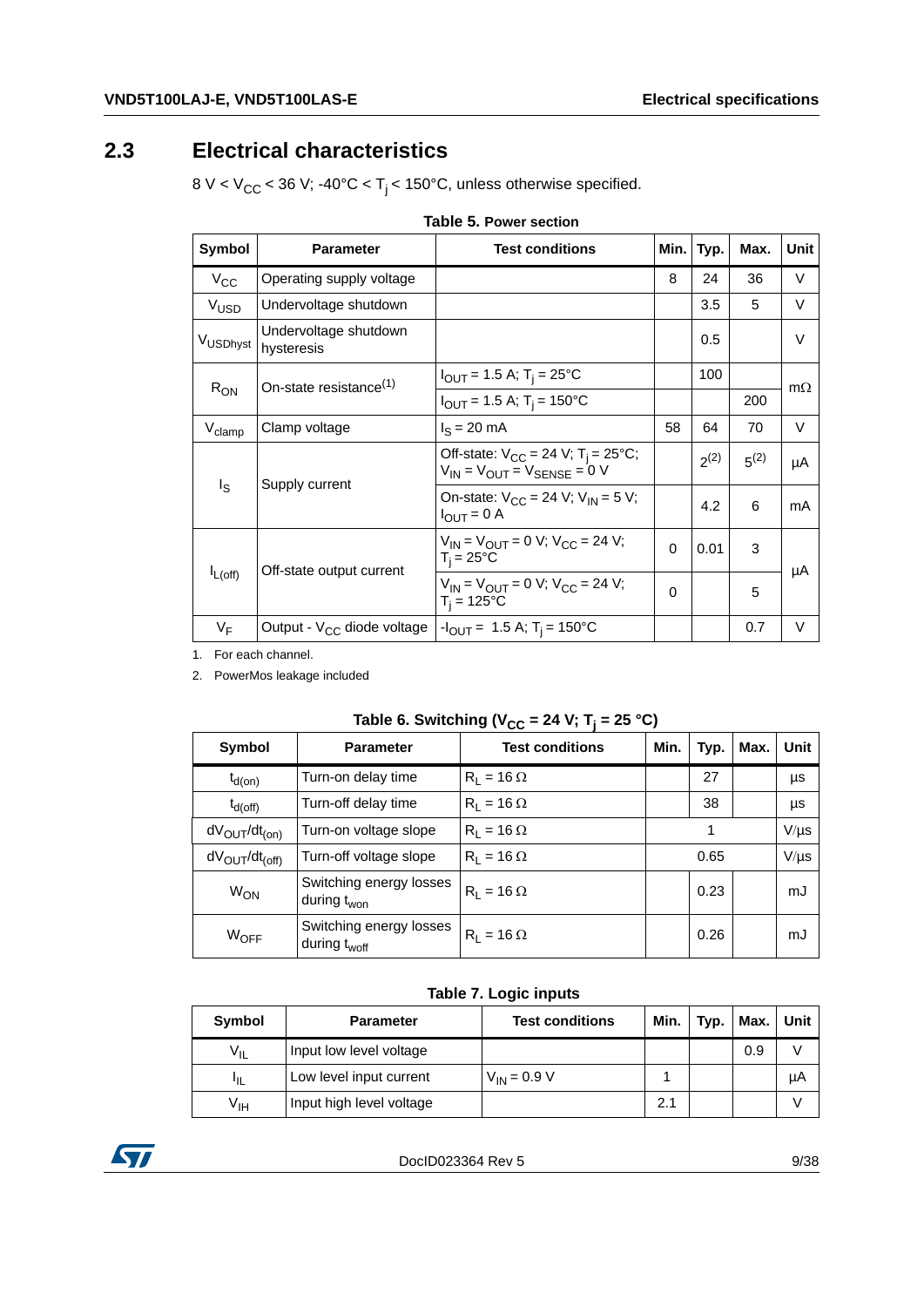| $1.$ Logio mpais (community) |                                           |                                                 |      |        |                |             |  |  |
|------------------------------|-------------------------------------------|-------------------------------------------------|------|--------|----------------|-------------|--|--|
| <b>Symbol</b>                | <b>Parameter</b>                          | <b>Test conditions</b>                          | Min. | Typ.   | Max.           | <b>Unit</b> |  |  |
| ŀщ                           | High level input current                  | $V_{IN} = 2.1 V$                                |      |        | 10             | μA          |  |  |
| $V_{I(hyst)}$                | Input hysteresis voltage                  |                                                 | 0.25 |        |                | $\vee$      |  |  |
|                              | Input clamp voltage                       | $I_{IN}$ = 1 mA                                 | 5.5  |        | $\overline{7}$ | $\vee$      |  |  |
| $V_{ICL}$                    |                                           | $I_{IN} = -1$ mA                                |      | $-0.7$ |                | V           |  |  |
| V <sub>FR_Stby_L</sub>       | Fault reset standby low level<br>voltage  |                                                 |      |        | 0.9            | $\vee$      |  |  |
| FR_Stby_L                    | Low level fault reset standby<br>current  | $V_{FR\_Stby} = 0.9 V$                          | 1    |        |                | μA          |  |  |
| V <sub>FR_Stby_H</sub>       | Fault_reset_standby high<br>level voltage |                                                 | 2.1  |        |                | $\vee$      |  |  |
| FR_Stby_H                    | High level fault_reset_standby<br>current | $V_{FR\_Stby} = 2.1 V$                          |      |        | 10             | μA          |  |  |
| V <sub>FR_Stby</sub> (hyst)  | Fault_reset_standby<br>hysteresis voltage |                                                 | 0.25 |        |                | $\vee$      |  |  |
| V <sub>FR_Stby_CL</sub>      | Fault_reset_standby clamp                 | $I_{FR\_Stby}$ = 15 mA<br>$(t < 10 \text{ ms})$ | 11   |        | 15             | $\vee$      |  |  |
|                              | voltage                                   | $I_{FR\_Stby} = -1$ mA                          |      | $-0.7$ |                | $\vee$      |  |  |
| $t_{\text{reset}}$           | Overload latch-off reset time             | See Figure 5                                    | 2    |        | 24             | μs          |  |  |
| t <sub>stby</sub>            | Standby delay                             | See Figure 6                                    | 120  |        | 1200           | μs          |  |  |

**Table 7. Logic inputs (continued)**

**Figure 5. T**<sub>standby</sub> definition

<span id="page-9-0"></span>

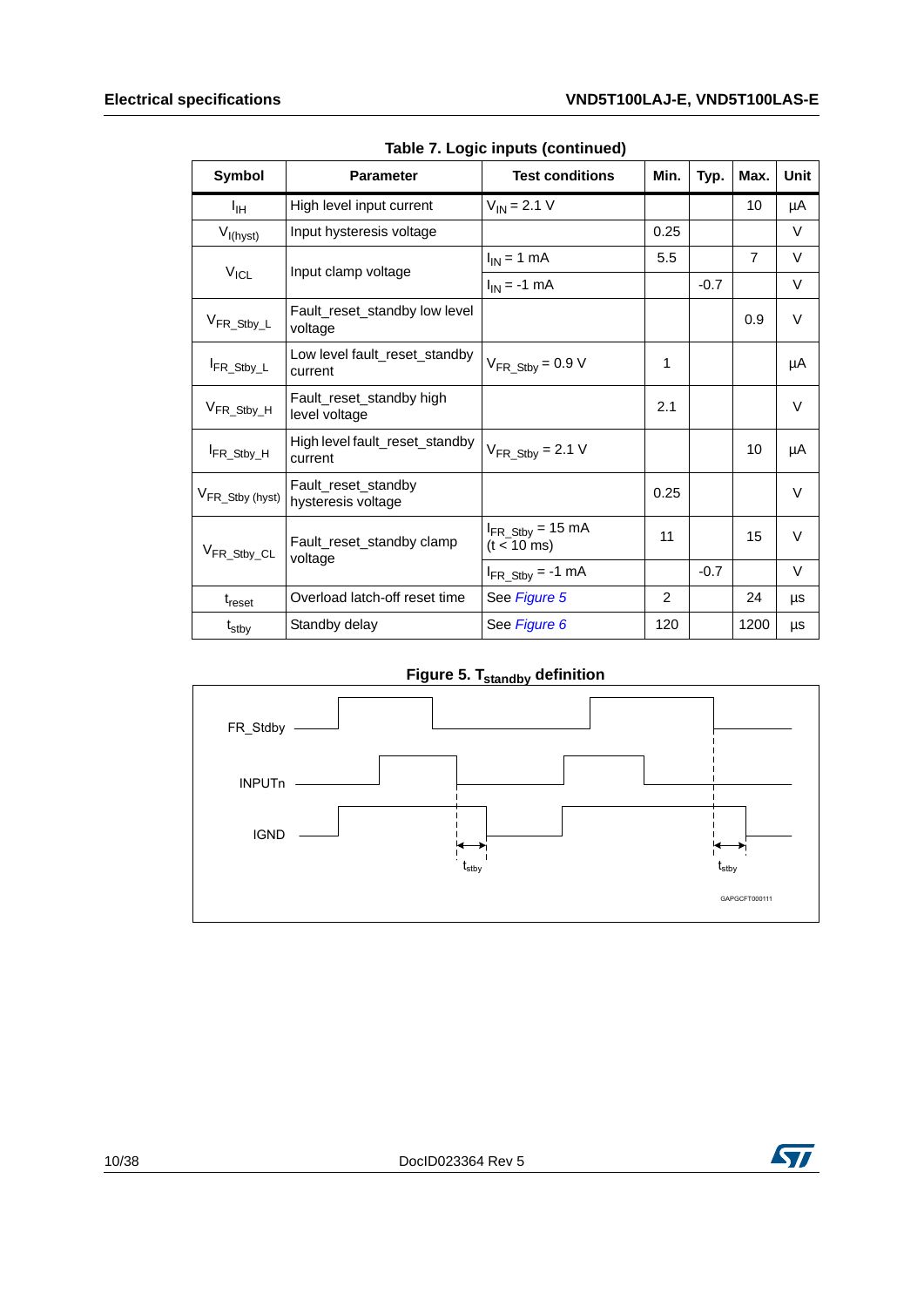<span id="page-10-1"></span>

**Figure 6. T**<sub>reset</sub> definition

|  |  |  | Table 8. Protections and diagnostics |
|--|--|--|--------------------------------------|
|--|--|--|--------------------------------------|

<span id="page-10-0"></span>

| Symbol                                                     | <b>Parameter</b>                                | <b>Test conditions</b>                                             | Min.         | Typ.                                      | Max. | Unit   |
|------------------------------------------------------------|-------------------------------------------------|--------------------------------------------------------------------|--------------|-------------------------------------------|------|--------|
|                                                            | DC short circuit current                        | $V_{\rm CC}$ = 24 V                                                | 16           | 22                                        | 30   | A      |
| <sup>I</sup> limH                                          |                                                 | $5 V < V_{CC} < 36 V$                                              |              |                                           | 30   | A      |
| <b>I</b> limL                                              | Short circuit current<br>during thermal cycling | $V_{CC}$ = 24 V;<br>$T_R < T_i < T_{TSD}$                          |              | 6                                         |      | A      |
| T <sub>TSD</sub>                                           | Shutdown temperature                            |                                                                    | 150          | 175                                       | 200  | °C     |
| $T_R$                                                      | Reset temperature                               |                                                                    | $T_{RS}$ + 1 | $T_{RS}$ + 5                              |      | °C     |
| T <sub>RS</sub>                                            | Thermal reset of status                         |                                                                    | 135          |                                           |      | °C     |
| $\mathsf{T}_{\mathsf{H} \mathsf{Y} \mathsf{S} \mathsf{T}}$ | Thermal hysteresis<br>$(T_{\text{TSD}} - T_R)$  |                                                                    |              | $\overline{7}$                            |      | °C     |
| V <sub>DEMAG</sub>                                         | Turn-off output voltage<br>clamp                | $I_{\text{OUT}} = 1.5 \text{ A}; V_{\text{IN}} = 0;$<br>$L = 6$ mH |              | $V_{CC}$ - 58 $V_{CC}$ - 64 $V_{CC}$ - 70 |      | $\vee$ |
| V <sub>ON</sub>                                            | Output voltage drop<br>limitation               | $I_{\text{OUT}} = 50 \text{ mA}$ ;<br>$T_i = -40$ °C to 150°C      |              | 25                                        |      | mV     |

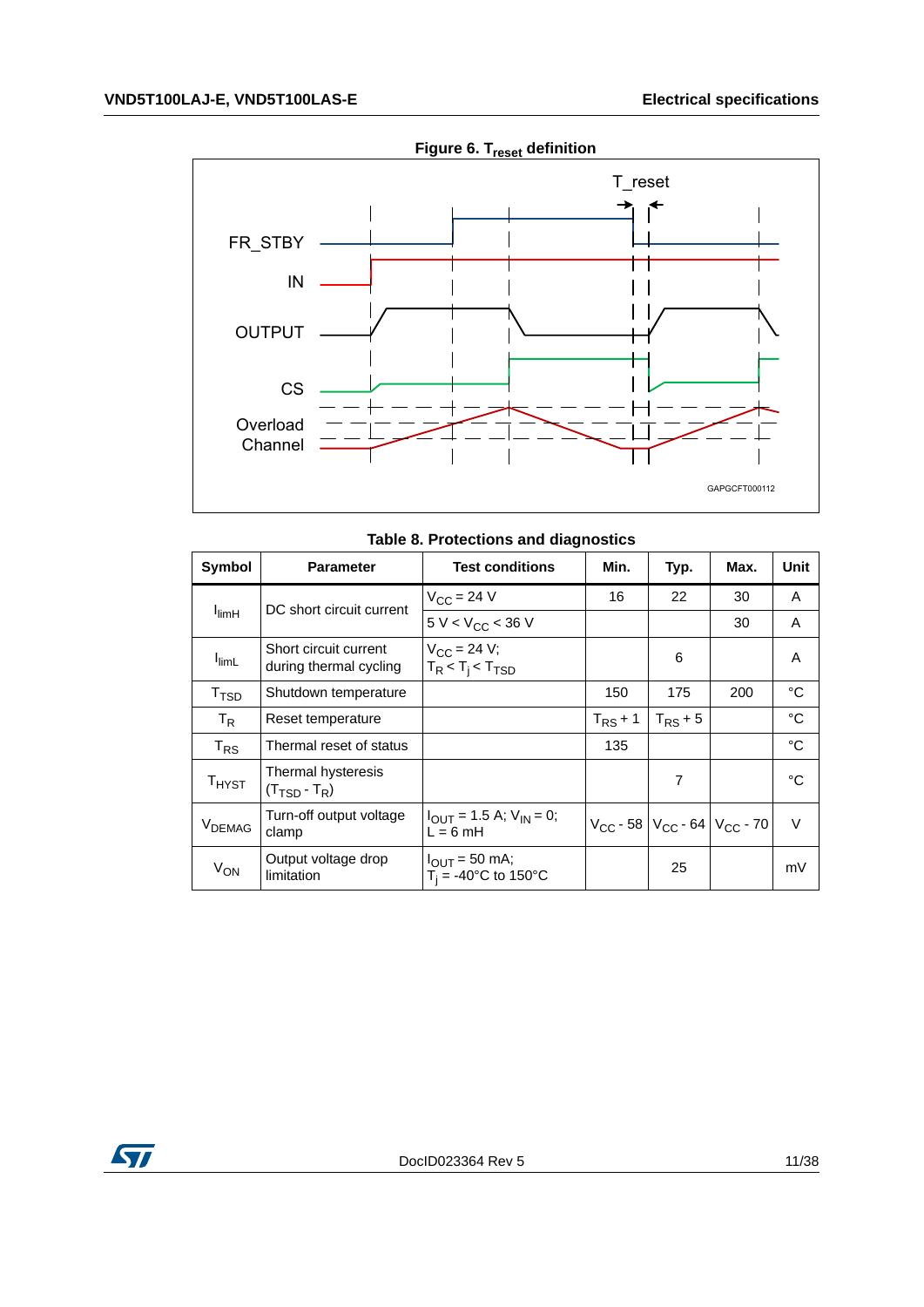<span id="page-11-0"></span>

| Symbol                                 | <b>Parameter</b>                                                    | rable 5. Current serise to $x < xCC < 30x$<br><b>Test conditions</b>                                                            | Min.  |           | Typ.   Max.   Unit |      |
|----------------------------------------|---------------------------------------------------------------------|---------------------------------------------------------------------------------------------------------------------------------|-------|-----------|--------------------|------|
| $K_{OL}$                               | <b>lout/ISENSE</b>                                                  | $I_{OUT}$ = 12 mA; $V_{SENSE}$ = 0.5 V;<br>$T_i = -40$ °C to 150°C                                                              | 833   |           |                    |      |
| $K_{LED}$                              | <b>IOUT/ISENSE</b>                                                  | $I_{\text{OUT}}$ = 50 mA; $V_{\text{SENSE}}$ = 0.5 V;<br>1328<br>$T_i = -40$ °C to 150°C                                        |       | 2190      | 3332               |      |
| $dK_{LED}/K_{LED(TOT)}$ <sup>(1)</sup> | Current sense ratio<br>drift                                        | $I_{\text{OUT}}$ = 12 mA to 25 mA;<br>$I_{CAL}$ = 18 mA; $V_{ SENSE}$ = 0.5 V;<br>$T_i = -40$ °C to 150°C                       |       |           | 30                 | ℅    |
| $K_0$                                  | <b>IOUT/ISENSE</b>                                                  | $I_{OUT}$ = 100 mA; $V_{SENSE}$ = 0.5 V;<br>$T_i = -40^{\circ}$ C to 150°C                                                      | 1170  | 1950 2730 |                    |      |
| $dK_0/K_0^{(1)}$                       | Current sense ratio<br>drift                                        | $I_{\text{OUT}}$ = 100 mA; $V_{\text{SENSE}}$ = 0.5 V;<br>$T_i = -40$ °C to 150°C                                               | $-18$ |           | 18                 | %    |
| $K_1$                                  | <b>IOUT/ISENSE</b>                                                  | $I_{OUT} = 0.4$ A; $V_{SENSE} = 1$ V;<br>1259<br>$T_i = -40$ °C to 150°C                                                        |       | 1740      | 2191               |      |
| $dK_1/K_1^{(1)}$                       | Current sense ratio<br>drift                                        | $I_{\text{OUT}} = 0.4$ A; $V_{\text{SENSE}} = 1$ V;<br>$T_i = -40$ °C to 150°C                                                  | -15   |           | 15                 | $\%$ |
| $K_2$                                  | <b>lout/ISENSE</b>                                                  | $I_{\text{OUT}} = 0.8$ A; $V_{\text{SENSE}} = 2$ V;<br>$T_i = -40$ °C to 150°C                                                  | 1372  | 1730      | 2058               |      |
| $dK_2/K_2^{(1)}$                       | Current sense ratio<br>drift                                        | $I_{OUT} = 0.8$ A; $V_{SENSE} = 2$ V;<br>$T_i = -40$ °C to 150°C                                                                | $-12$ |           | 12                 | $\%$ |
| $K_3$                                  | <b>lout/ISENSE</b>                                                  | $I_{OUT} = 1.6$ A; $V_{SENSE} = 2$ V;<br>$T_i = -40$ °C to 150°C                                                                | 1509  | 1720      | 1921               |      |
| $dK_3/K_3^{(1)}$                       | Current sense ratio<br>drift                                        | $I_{\text{OUT}} = 1.6 \text{ A}$ ; $V_{\text{SENSE}} = 2 \text{ V}$ ;<br>$T_i = -40$ °C to 150°C                                | -8    |           | 8                  | ℅    |
| $K_4$                                  | <b>lout/ISENSE</b>                                                  | $I_{\text{OUT}} = 6$ A; $V_{\text{SENSE}} = 4$ V;<br>$T_i = -40^{\circ}C$ to 150°C                                              | 1646  | 1720      | 1784               |      |
| $dK_4/K_4^{(1)}$                       | Current sense ratio<br>drift                                        | $I_{OUT} = 6$ A; $V_{SENSE} = 4$ V;<br>$T_i = -40$ °C to 150°C                                                                  | -4    |           | 4                  | $\%$ |
|                                        | Analog sense                                                        | $I_{OUT} = 0$ A; $V_{SENSE} = 0$ V;<br>$V_{IN}$ = 0 V; T <sub>i</sub> = -40 °C to 150 °C                                        | 0     |           | 1                  | μA   |
| <b>I</b> SENSE0                        | leakage current                                                     | $I_{OUT} = 0$ A; $V_{SENSE} = 0$ V;<br>$V_{IN}$ = 5 V; T <sub>j</sub> = -40 °C to 150 °C                                        | 0     |           | $\overline{2}$     | μA   |
| V <sub>SENSE</sub>                     | Max analog sense<br>output voltage                                  | $I_{\text{OUT}} = 6$ A; $R_{\text{SENSE}} = 3.9$ K $\Omega$                                                                     | 5     |           |                    | V    |
| <b>V<sub>SENSEH</sub></b>              | Analog sense<br>output voltage in<br>fault condition <sup>(2)</sup> | $V_{CC}$ = 24 V; $R_{SENSE}$ = 3.9 K $\Omega$                                                                                   | 7.5   | 8.5       | 9.5                | V    |
| <b>I</b> SENSEH                        | Analog sense<br>output current in<br>fault condition <sup>(2)</sup> | $V_{CC}$ = 24 V; $V_{SENSE}$ = 5 V                                                                                              | 4.9   | 9         | 12                 | mA   |
| t <sub>DSENSE2H</sub>                  | Delay response<br>time from rising<br>edge of INPUT pin             | $V_{\text{SENSE}}$ < 4 V;<br>$0.07 A < I_{OUT} < 6 A;$<br>$I_{\text{SENSE}}$ = 90 % of $I_{\text{SENSE max}}$<br>(see Figure 7) |       | 100       | 200                | μs   |

12/38 DocID023364 Rev 5

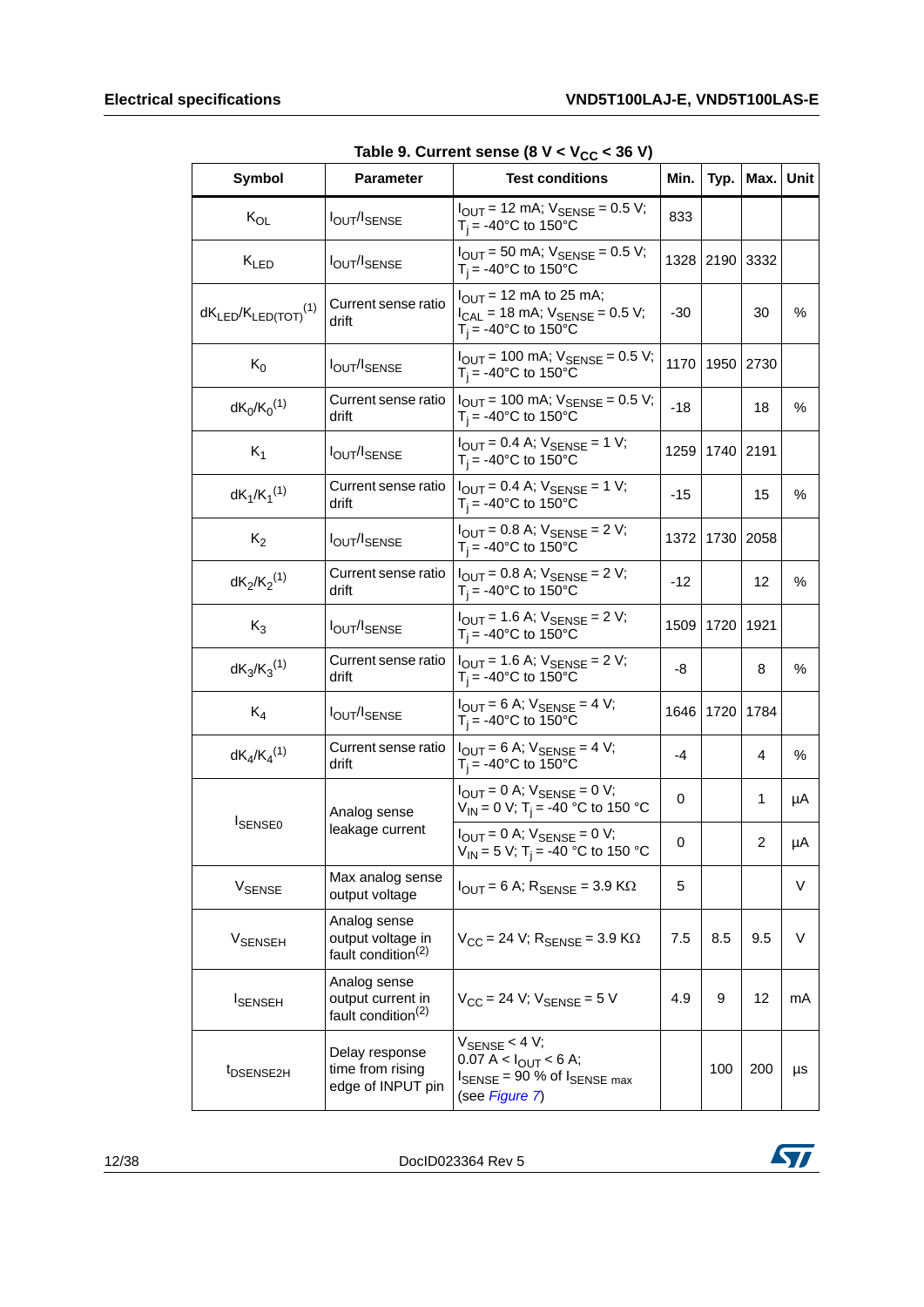| Symbol                         | <b>Parameter</b>                                                                                          | <b>Test conditions</b>                                                                                                                                                               | Min. | Typ. | Max. | l Unit |
|--------------------------------|-----------------------------------------------------------------------------------------------------------|--------------------------------------------------------------------------------------------------------------------------------------------------------------------------------------|------|------|------|--------|
| $\Delta t$ <sub>DSENSE2H</sub> | Delay response<br>time between<br>rising edge of<br>output current and<br>rising edge of<br>current sense | $V_{\text{SENSE}}$ < 4 V;<br>$I_{\text{SENSE}}$ = 90 % of $I_{\text{SENSEMAX}}$ ;<br>$I_{\text{OUT}}$ = 90 % of $I_{\text{OUTMAX}}$ ;<br>$I_{\text{OUTMAX}}$ = 1.5 A (see Figure 12) |      |      | 150  | μs     |
| <sup>t</sup> DSENSE2L          | Delay response<br>time from falling<br>edge of INPUT pin                                                  | $V_{\text{SENSE}}$ < 4 V;<br>$0.07 A < I_{OUT} < 6 A;$<br>$I_{\text{SENSE}}$ = 10 % of $I_{\text{SENSE max}}$<br>(see Figure 7)                                                      |      | 5    | 20   | μs     |

Table 9. Current sense  $(8 V < V_{CC} < 36 V)$  (continued)

1. Parameter guaranteed by design; it is not tested.

2. Fault condition includes: power limitation, overtemperature and open-load in OFF-state condition.

<span id="page-12-0"></span>

| Symbol              | <b>Parameter</b>                                                                                                   | <b>Test conditions</b>                                                                                                                              | Min.          | Typ. | Max.     | Unit |
|---------------------|--------------------------------------------------------------------------------------------------------------------|-----------------------------------------------------------------------------------------------------------------------------------------------------|---------------|------|----------|------|
| $V_{OL}$            | Open-load off-state<br>voltage detection<br>threshold                                                              | $V_{IN}$ = 0 V; 8 V < V <sub>CC</sub> < 36 V;<br>$F_R$ STBY = 5 V                                                                                   | $\mathcal{P}$ |      | 4        | V    |
| <sup>t</sup> DSTKON | Output short circuit to<br>V <sub>CC</sub> detection delay at<br>turn off                                          | See Figure 7;<br>$F_R$ STBY = 5 V                                                                                                                   | 180           |      | 1800     | μs   |
|                     | Output short circuit to<br>t <sub>DFRSTK_ON</sub>   V <sub>CC</sub> detection delay at<br><b>FRSTBY</b> activation | See Figure 10<br>Input <sub>1.2</sub> = low                                                                                                         |               |      | 50       | μs   |
| $I_{L(off2)}$       | Off-state output current<br>at $V_{\text{OUT}} = 4V$                                                               | $V_{IN} = 0 V$ ; $V_{SENSE} = 0 V$ ;<br>$V_{\text{OUT}}$ rising from 0 V to 4 V;<br>$F_R$ STBY = 5 V                                                | $-120$        |      | $\Omega$ | μA   |
| t <sub>d vol</sub>  | Delay response from<br>output rising edge to<br>V <sub>SENSE</sub> rising edge in<br>open-load                     | $V_{OIII} = 4 V$ ; $V_{IN} = 0 V$ ;<br>$V_{\text{SENSE}}$ = 90 % of $V_{\text{SENSEH}}$ ;<br>$R_{\rm SENSE}$ = 3.9 K $\Omega$ ;<br>$F_R$ STBY = 5 V |               |      | 20       | μs   |

|  |  | Table 10. Open-load detection |  |
|--|--|-------------------------------|--|
|--|--|-------------------------------|--|

| Figure 7. Current sense delay characteristics |
|-----------------------------------------------|
|-----------------------------------------------|

<span id="page-12-1"></span>

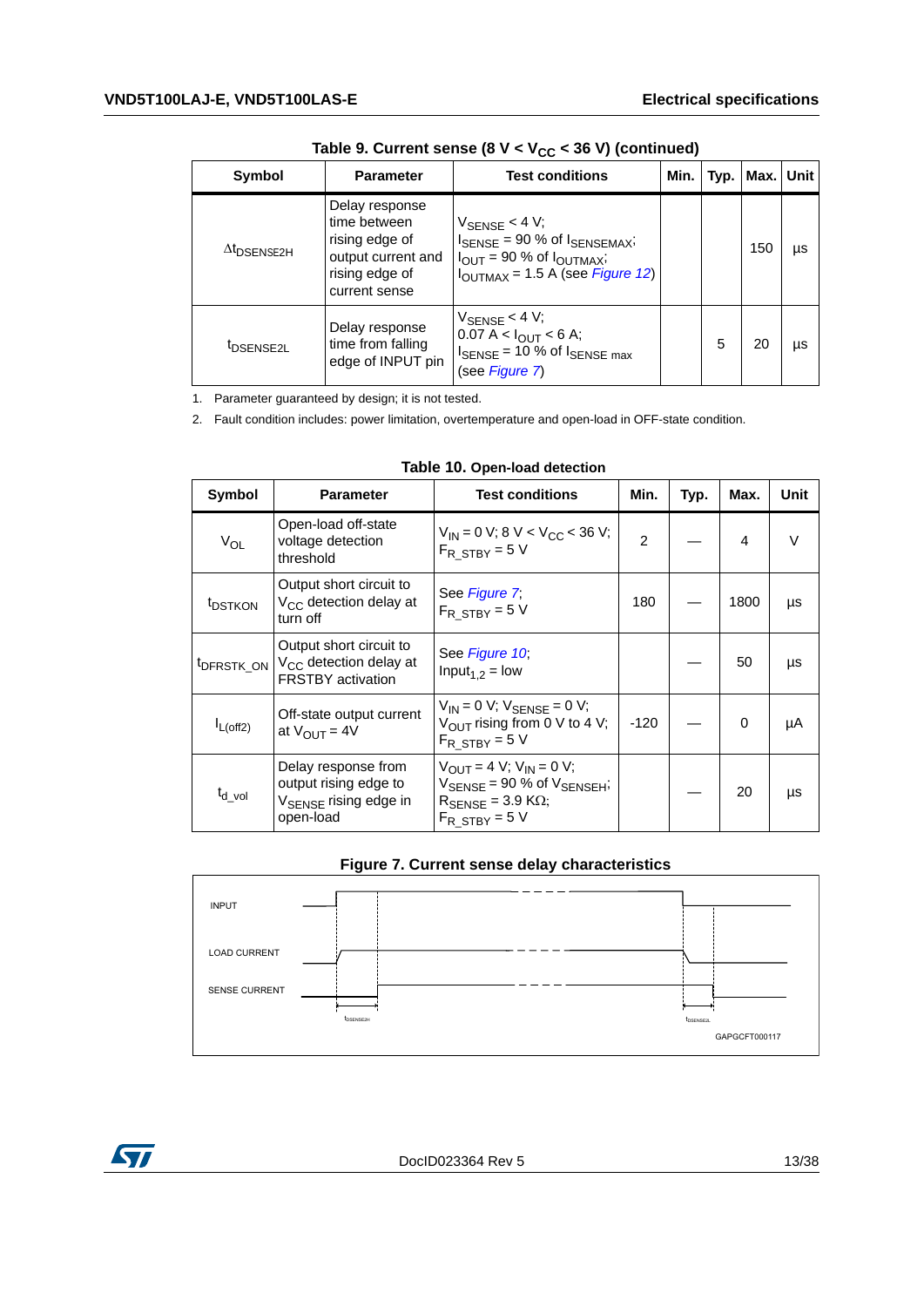<span id="page-13-0"></span>



<span id="page-13-1"></span>

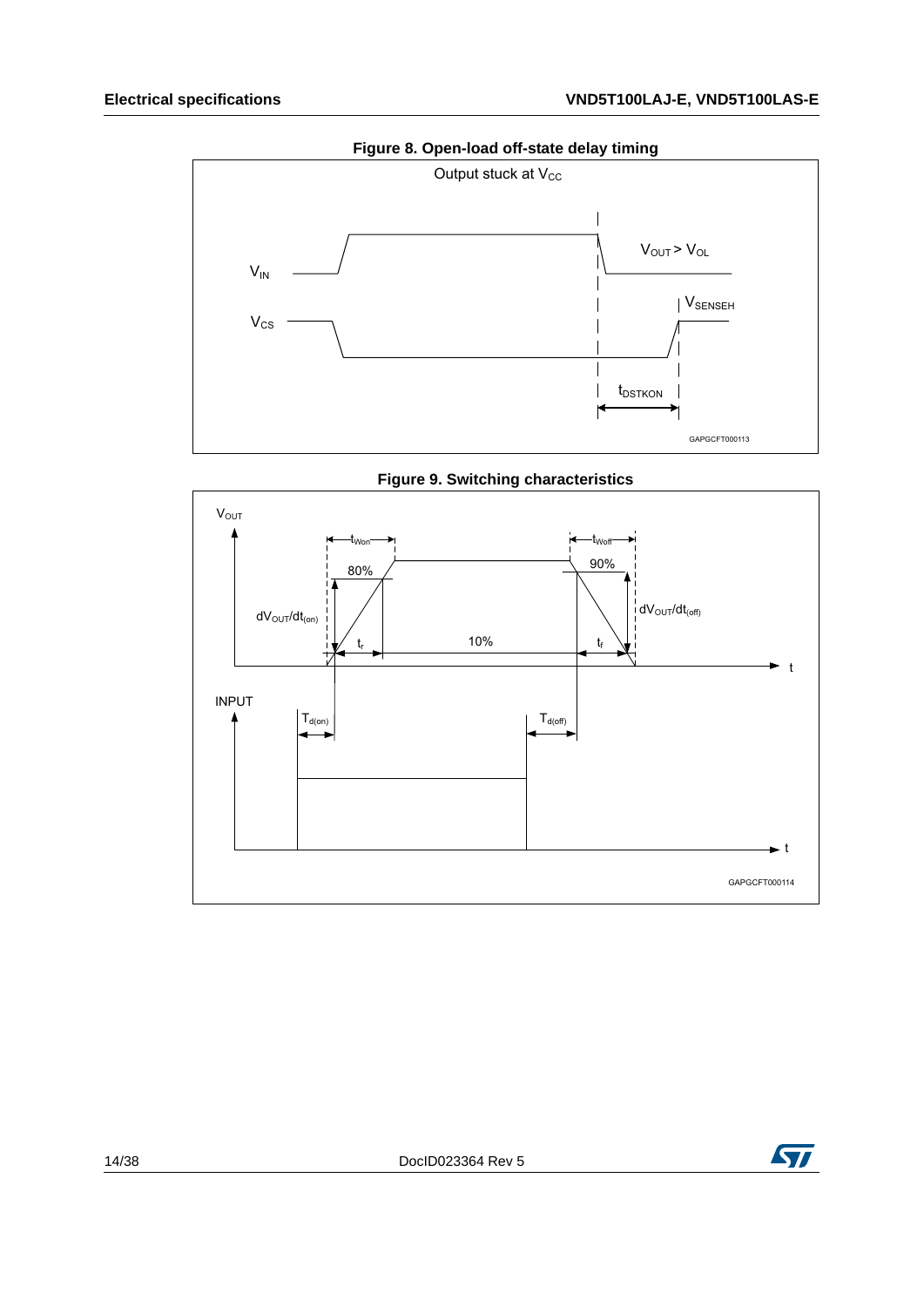<span id="page-14-0"></span>

<span id="page-14-1"></span>



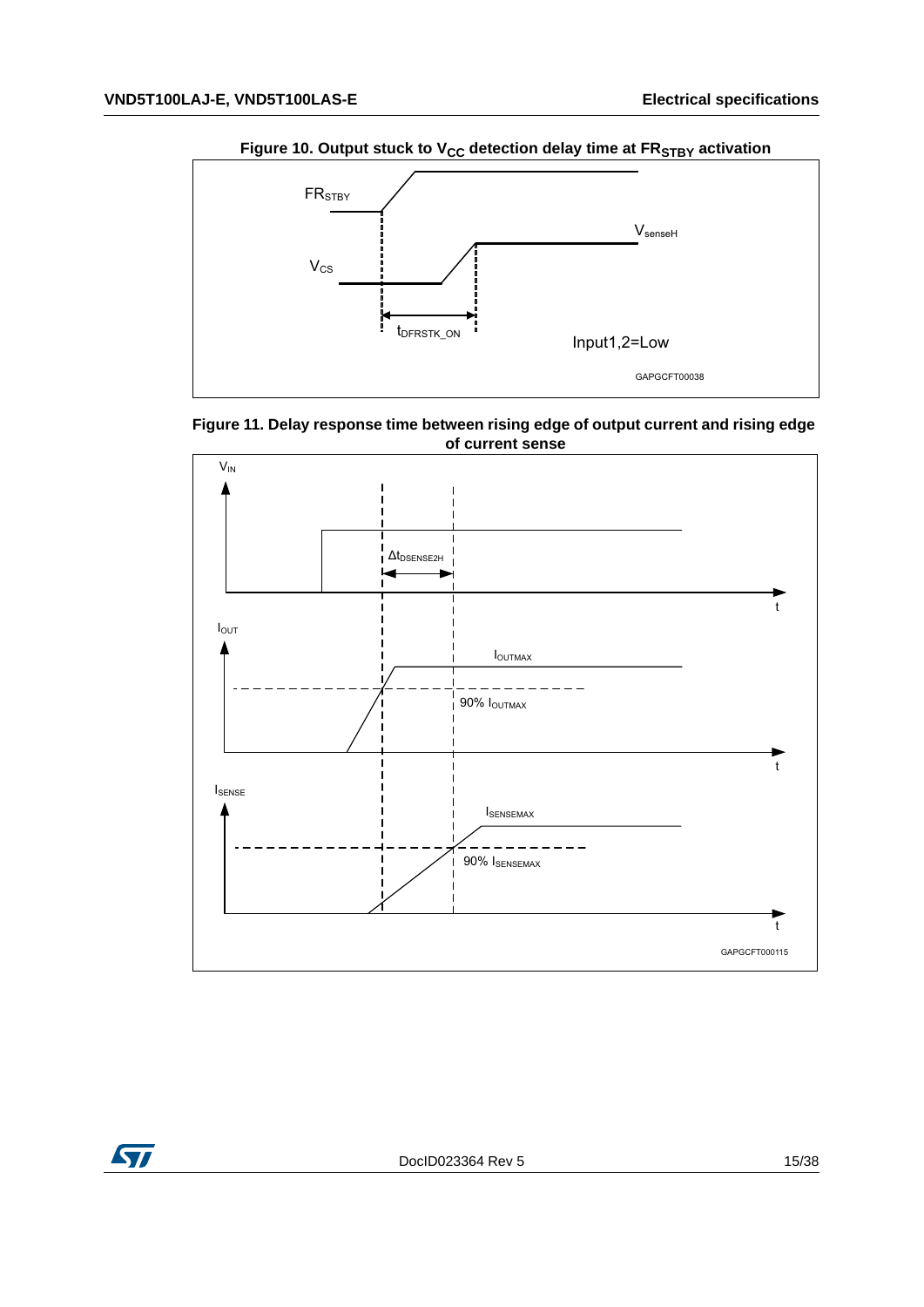<span id="page-15-0"></span>



<span id="page-15-1"></span>

**Figure 13. Device behavior in overload condition** 

GAPGCFT000116

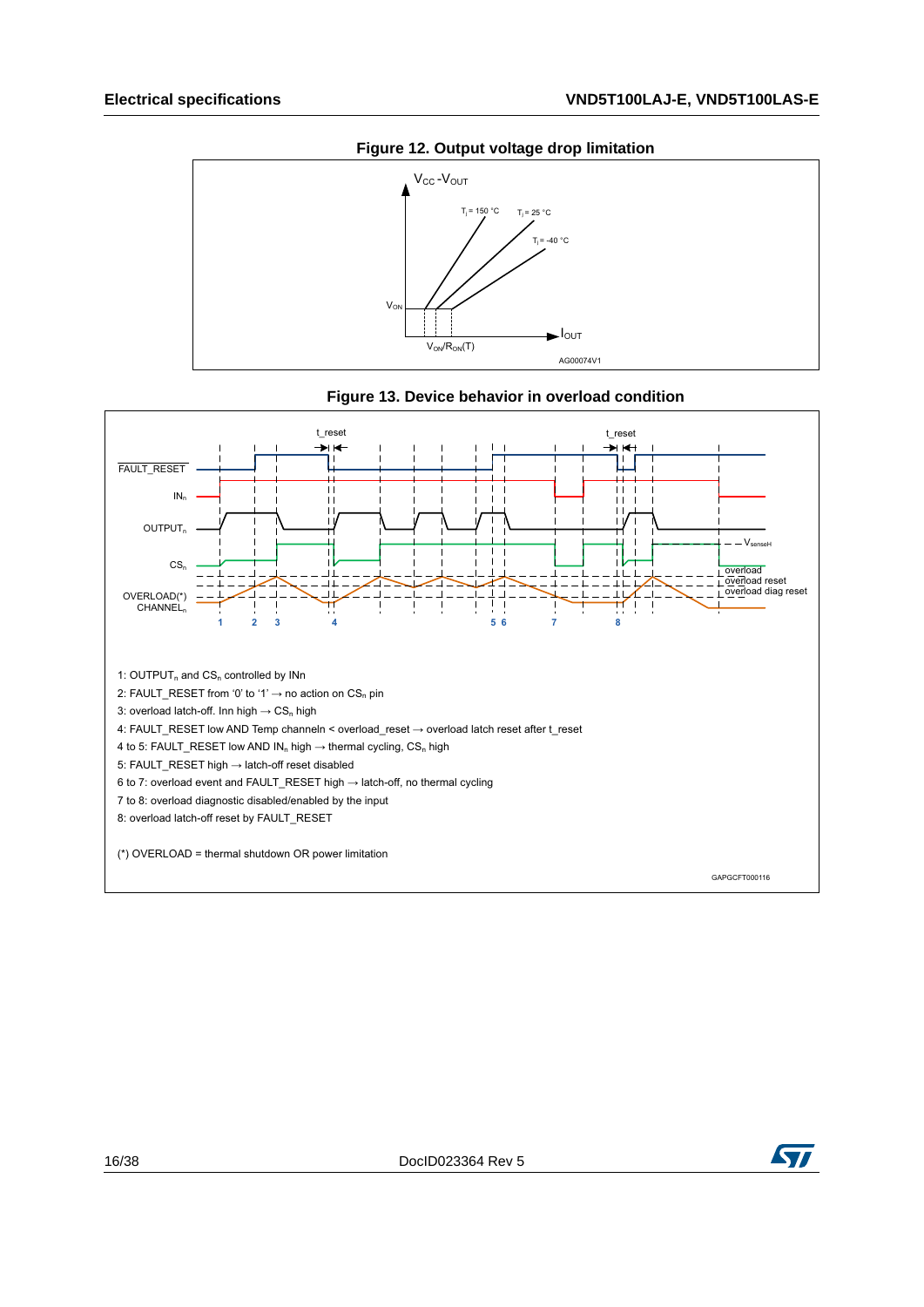<span id="page-16-0"></span>

| <b>Conditions</b>                  | <b>Fault reset standby</b> | <b>Input</b> | Output   | <b>Sense</b>              |
|------------------------------------|----------------------------|--------------|----------|---------------------------|
| Standby                            |                            |              | L        | $\Omega$                  |
| Normal operation                   | X                          |              |          | $\Omega$                  |
|                                    | X                          | н            | н        | Nominal                   |
| Overload                           | X                          |              |          | $\Omega$                  |
|                                    | X                          | н            | н        | > Nominal                 |
|                                    | X                          |              |          | $\Omega$                  |
| Overtemperature / short to ground  |                            | H            | Cycling  | V <sub>SENSEH</sub>       |
|                                    | H                          | H            | Latched  | <b>V<sub>SENSEH</sub></b> |
| Undervoltage                       | X                          | X            | L        | 0                         |
|                                    |                            |              | H        | $\Omega$                  |
| Short to V <sub>BAT</sub>          | H                          |              | H        | <b>V<sub>SENSEH</sub></b> |
|                                    | X                          | н            | н        | < Nominal                 |
|                                    |                            |              | H        | 0                         |
| Open-load off-state (with pull-up) | H                          |              | H        | <b>VSENSEH</b>            |
|                                    | X                          | н            | н        | 0                         |
| Negative output voltage clamp      | X                          |              | Negative | 0                         |

**Table 11. Truth table**

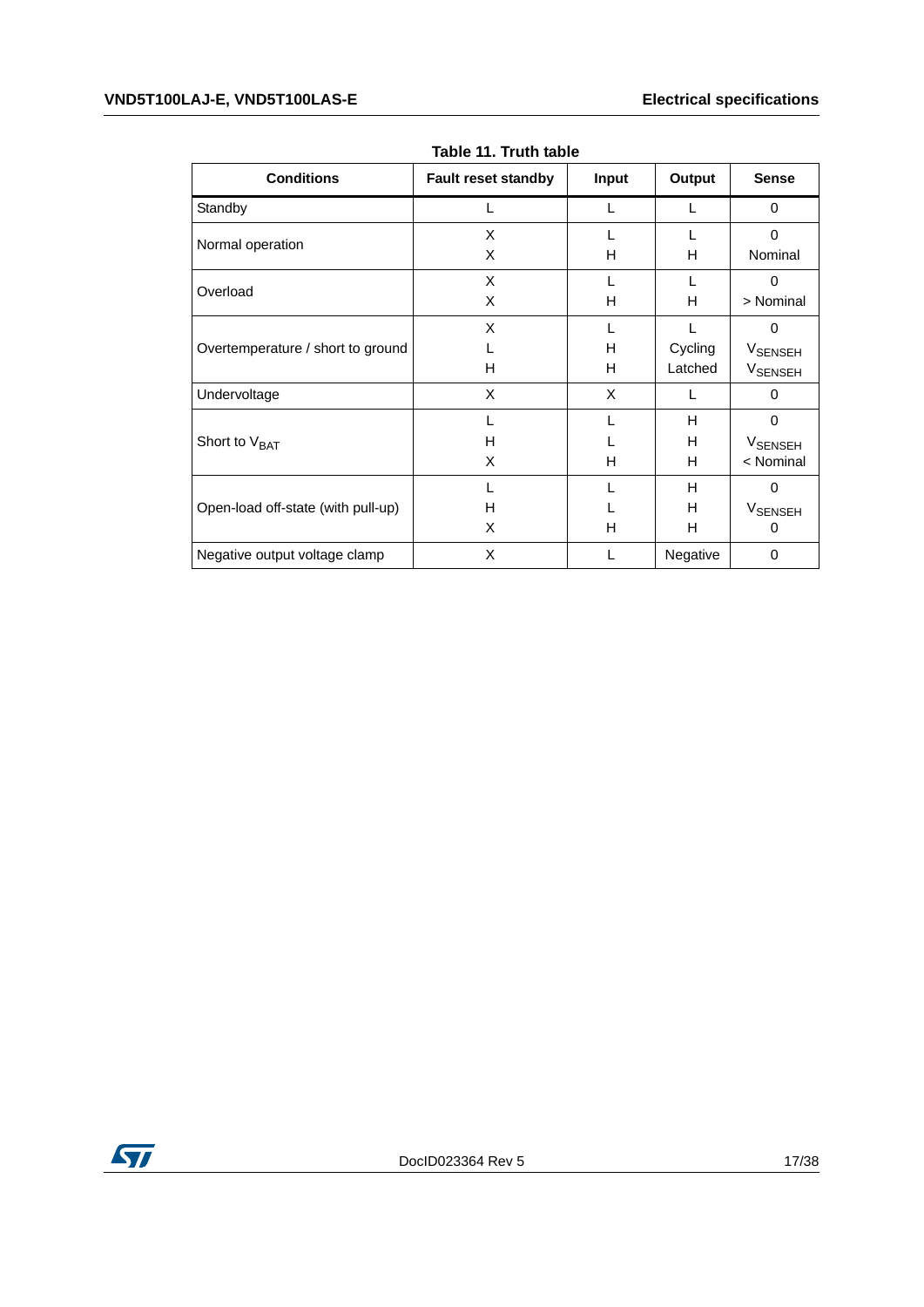<span id="page-17-0"></span>

| $1800$ TE. EIGOUTOM GARDIGHT IGGUILGHT AND TRAIN T |                 |         |                                            |                          |                |                       |  |
|----------------------------------------------------|-----------------|---------|--------------------------------------------|--------------------------|----------------|-----------------------|--|
| ISO 7637-2:                                        | Test levels (1) |         | Number of                                  | <b>Burst cycle/pulse</b> |                | <b>Delays and</b>     |  |
| 2004(E)<br><b>Test pulse</b>                       | Ш               | IV      | pulses or test<br>repetition time<br>times |                          |                | impedance             |  |
| 1                                                  | $-450V$         | $-600V$ | 5000 pulses                                | 0.5s                     | 5 <sub>s</sub> | 1 ms, 50 $\Omega$     |  |
| 2a                                                 | $+37V$          | $+50V$  | 5000 pulses                                | 0.2s                     | 5s             | 50 µs, $2 \Omega$     |  |
| За                                                 | $-150V$         | $-200V$ | 1 <sub>h</sub>                             | 90 ms                    | $100$ ms       | 0.1 µs, 50 $\Omega$   |  |
| 3 <sub>b</sub>                                     | $+150V$         | $+200V$ | 1h                                         | 90 ms                    | $100$ ms       | 0.1 µs, 50 $\Omega$   |  |
| 4                                                  | $-12V$          | $-16V$  | 1 pulse                                    |                          |                | 100 ms, 0.01 $\Omega$ |  |
| $5b^{(2)}$                                         | $+123V$         | $+174V$ | 1 pulse                                    |                          |                | 350 ms, 1 $\Omega$    |  |

**Table 12. Electrical transient requirements (part 1)**

<span id="page-17-1"></span>

| ISO 7637-2:<br>2004(E) | <b>Test level results</b> |    |  |
|------------------------|---------------------------|----|--|
| <b>Test pulse</b>      | Ш                         | IV |  |
| 1                      | C                         | C  |  |
| 2a                     | C                         | C  |  |
| 3a                     | C                         | C  |  |
| $3b^{(1)}$             | E                         | E  |  |
| $3b^{(2)}$             | C                         | C  |  |
| 4                      | C                         | C  |  |
| $5b^{(3)}$             | C                         | C  |  |

1. Without capacitor between  $V_{CC}$  and GND.

2. With 10 nF between  $V_{CC}$  and GND.

3. External load dump clamp, 58 V maximum, referred to ground.

|  |  |  | Table 14. Electrical transient requirements (part 3) |  |  |
|--|--|--|------------------------------------------------------|--|--|
|--|--|--|------------------------------------------------------|--|--|

<span id="page-17-2"></span>

| <b>Class</b> | <b>Contents</b>                                                                                                                                                     |
|--------------|---------------------------------------------------------------------------------------------------------------------------------------------------------------------|
| C.           | All functions of the device are performed as designed after exposure to disturbance.                                                                                |
| F.           | One or more functions of the device are not performed as designed after exposure<br>to disturbance and cannot be returned to proper operation without replacing the |

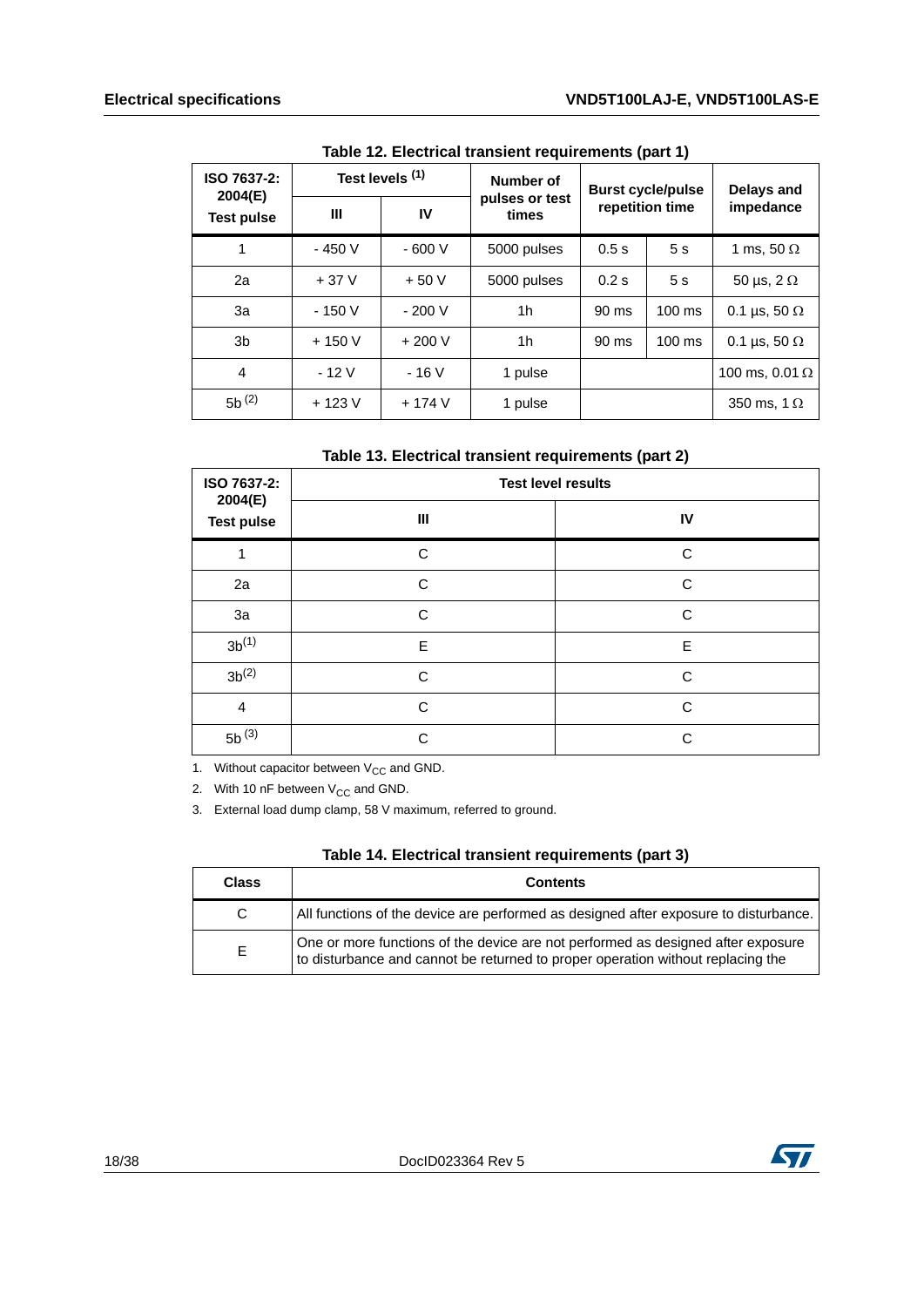#### <span id="page-18-4"></span><span id="page-18-2"></span><span id="page-18-0"></span>**2.4 Electrical characteristics curves**

<span id="page-18-5"></span><span id="page-18-3"></span><span id="page-18-1"></span>

<span id="page-18-6"></span>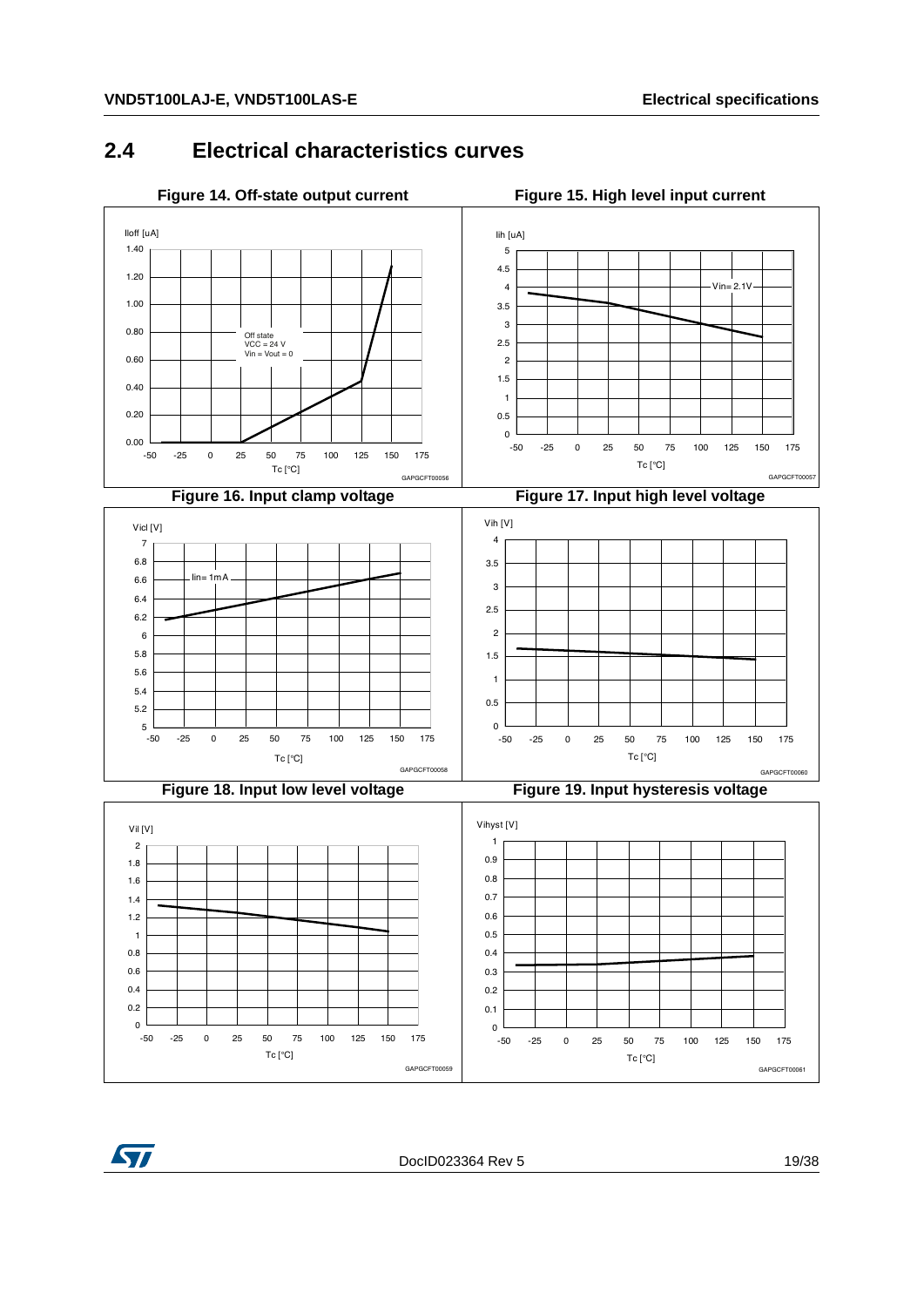#### <span id="page-19-1"></span>**Figure 20. On-state resistance vs T<sub>case</sub> Figure 21. On-state resistance vs V<sub>CC</sub>**

<span id="page-19-2"></span><span id="page-19-0"></span>

#### <span id="page-19-3"></span>**Figure 24. Turn-off voltage slope**

<span id="page-19-4"></span>

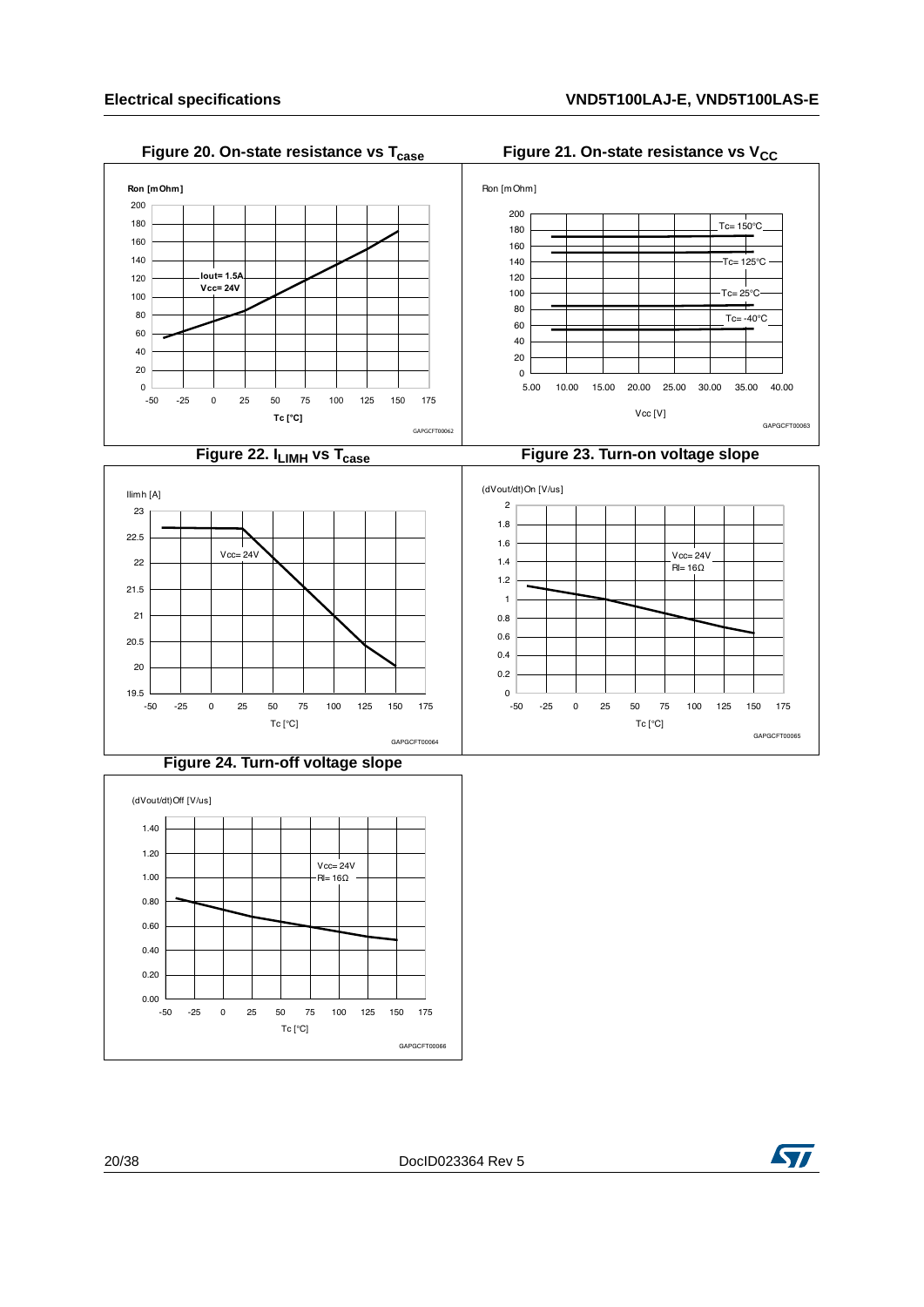# <span id="page-20-0"></span>**3 Application information**

<span id="page-20-3"></span>

**Figure 25. Application schematic**

## <span id="page-20-1"></span>**3.1 GND protection network against reverse battery**

#### <span id="page-20-2"></span>**3.1.1** Solution 1: resistor in the ground line (R<sub>GND</sub> only)

This solution can be used with any type of load.

The following is an indication on how to select the  $R_{GND}$  resistor.

- 1.  $R_{GND} \leq 600 \text{ mV} / (I_{S(on)max}).$
- 2.  $R_{GND} \geq (-V_{CC}) / (-I_{GND})$

where  $-I_{GND}$  is the DC reverse ground pin current and can be found in the absolute maximum rating section of the device datasheet.

Power dissipation in  $R_{GND}$  (when  $V_{CC}$  < 0: during reverse battery situations) is:

 $P_D = (-V_{CC})^2 / R_{GND}$ 

This resistor can be shared amongst several different HSDs. Please note that the value of this resistor should be calculated with formula (1) where  $I_{S(on)max}$  becomes the sum of the maximum on-state currents of the different devices.

Please note that if the microprocessor ground is not shared by the device ground then the  $R_{\text{GND}}$  produces a shift (I<sub>S(on)max</sub> \*  $R_{\text{GND}}$ ) in the input thresholds and the status output values. This shift varies depending on how many devices are ON in case of several high side drivers sharing the same  $R_{GND}$ .

If the calculated power dissipation leads to a large resistor or several devices have to share the same resistor then ST suggests Solution 2 is used (see below).



DocID023364 Rev 5 21/38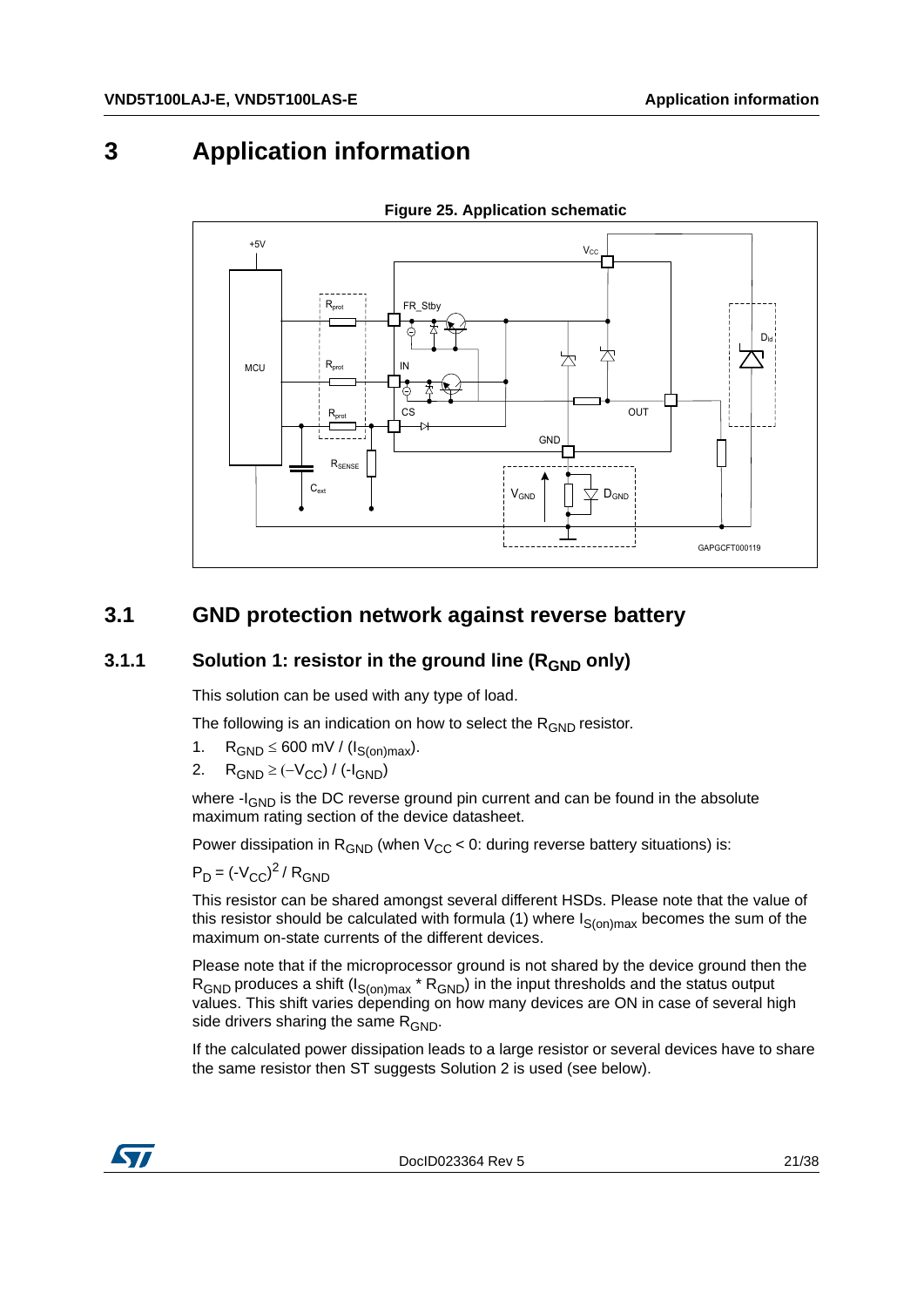#### <span id="page-21-0"></span>**3.1.2** Solution 2: diode (D<sub>GND</sub>) in the ground line

A resistor ( $R_{GND}$  = 4.7 k $\Omega$ ) should be inserted in parallel to  $D_{GND}$  if the device drives an inductive load.

This small signal diode can be safely shared amongst several different HSDs. Also in this case, the presence of the ground network produces a shift ( $\approx 600$  mV) in the input threshold and in the status output values, if the microprocessor ground is not common to the device ground. This shift does not vary if more than one HSD shares the same diode/resistor network.

## <span id="page-21-1"></span>**3.2 Load dump protection**

 $D_{\text{Id}}$  is necessary (Voltage Transient Suppressor) if the load dump peak voltage exceeds to  $V_{CC}$  max DC rating. The same applies if the device is subject to transients on the  $V_{CC}$  line that are greater than the ones shown in the ISO T/R 7637/2 table.

#### <span id="page-21-2"></span>**3.3 MCU I/Os protection**

If a ground protection network is used and negative transient are present on the  $V_{CC}$  line, the control pins are pulled negative. ST suggests that a resistor  $(R<sub>prot</sub>)$  be inserted in line to prevent the microcontroller I/O pins from latching-up.

The value of these resistors is a compromise between the leakage current of microcontroller and the current required by the HSD I/Os (Input levels compatibility) with the latch-up limit of microcontroller I/Os.

 $-V_{CCpeak}/I_{\text{latchup}} \leq R_{\text{prot}} \leq (V_{\text{OH}_{\text{ILC}}} - V_{\text{IH}} - V_{\text{GND}}) / I_{\text{IHmax}}$ 

Calculation example:

For  $V_{CCpeak}$  = -600 V and  $I_{latchup} \ge 20$  mA;  $V_{OHHC} \ge 4.5$  V

 $30 \text{ k}\Omega \le \text{R}_{\text{prot}} \le 180 \text{ k}\Omega.$ 

Recommended R<sub>prot</sub> value is 60 k $\Omega$ .

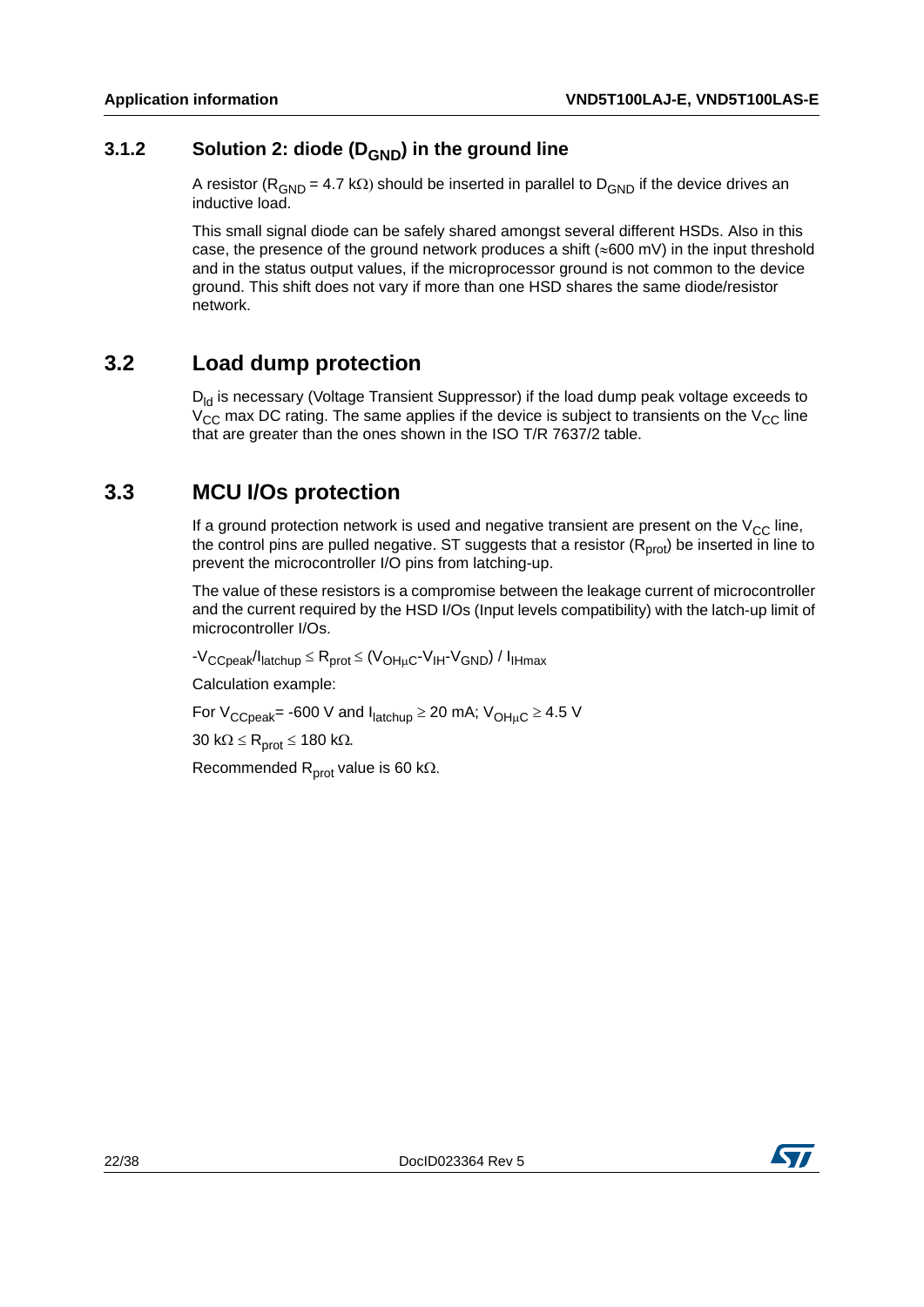# <span id="page-22-0"></span>**3.4** Maximum demagnetization energy (V<sub>CC</sub> = 24 V)

<span id="page-22-1"></span>

#### **Figure 26. Maximum turn-off current versus inductance**

1. Values are generated with R<sub>L</sub> =0 Ω.<br>In case of repetitive pulses, T<sub>istart</sub> (at the beginning of each demagnetization) of every pulse must not exceed the temperature specified above for curves A and B.

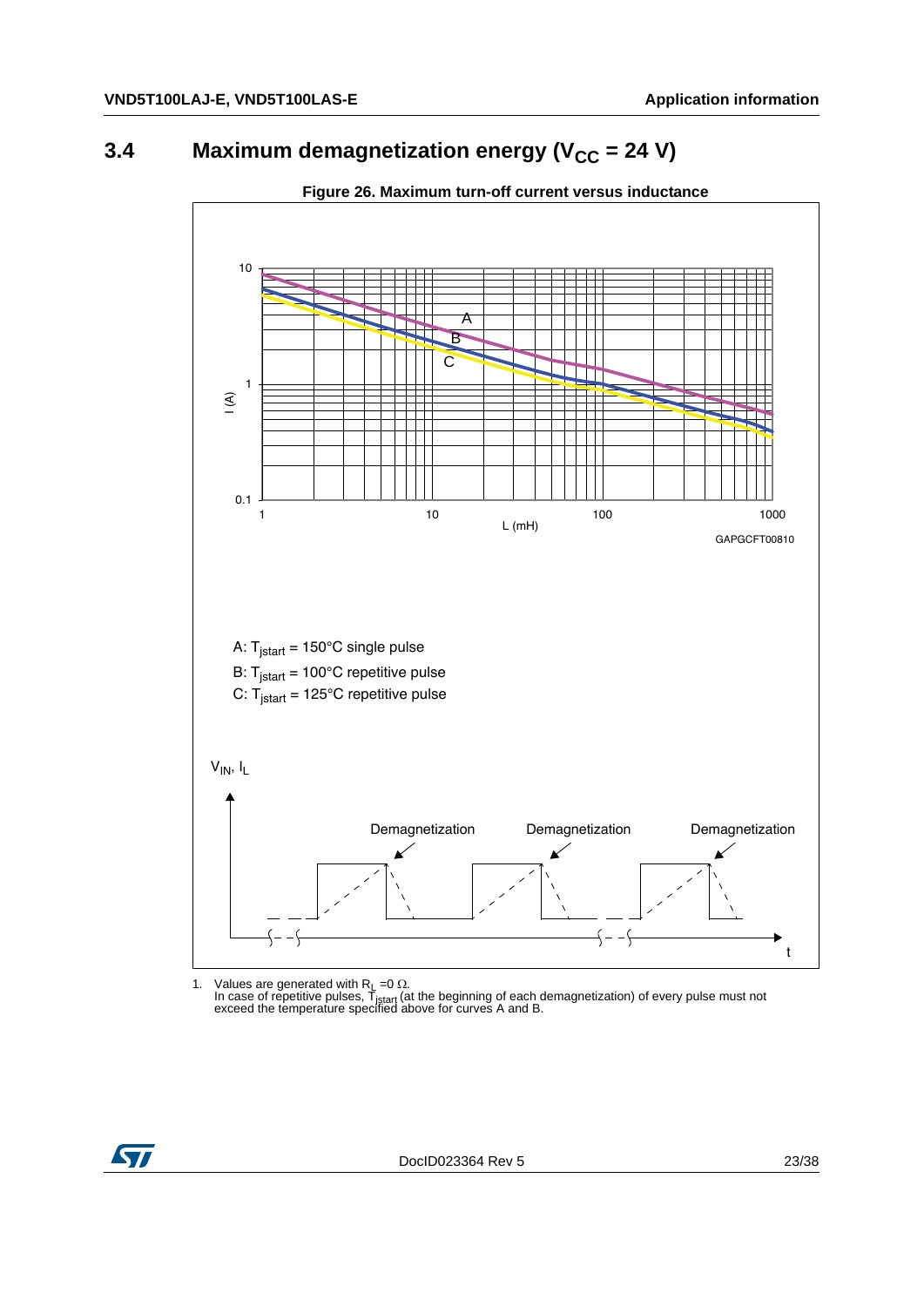# <span id="page-23-0"></span>**4 Package and PCB thermal data**

## <span id="page-23-1"></span>**4.1 PowerSSO-12 thermal data**

<span id="page-23-2"></span>

1. Layout condition of  $R_{th}$  and  $Z_{th}$  measurements (Board finish thickness 1.6 mm +/- 10 %; Board double<br>layer; Board dimension 77 mm x 86 mm; Board Material FR4; Cu thickness 0.070 mm (front and back<br>side); Thermal vi 0.025 mm; Footprint dimension 4.1 mm x 6.5 mm)

<span id="page-23-3"></span>Figure 28. R<sub>thi-amb</sub> vs PCB copper area in open box free air condition (one channel ON)



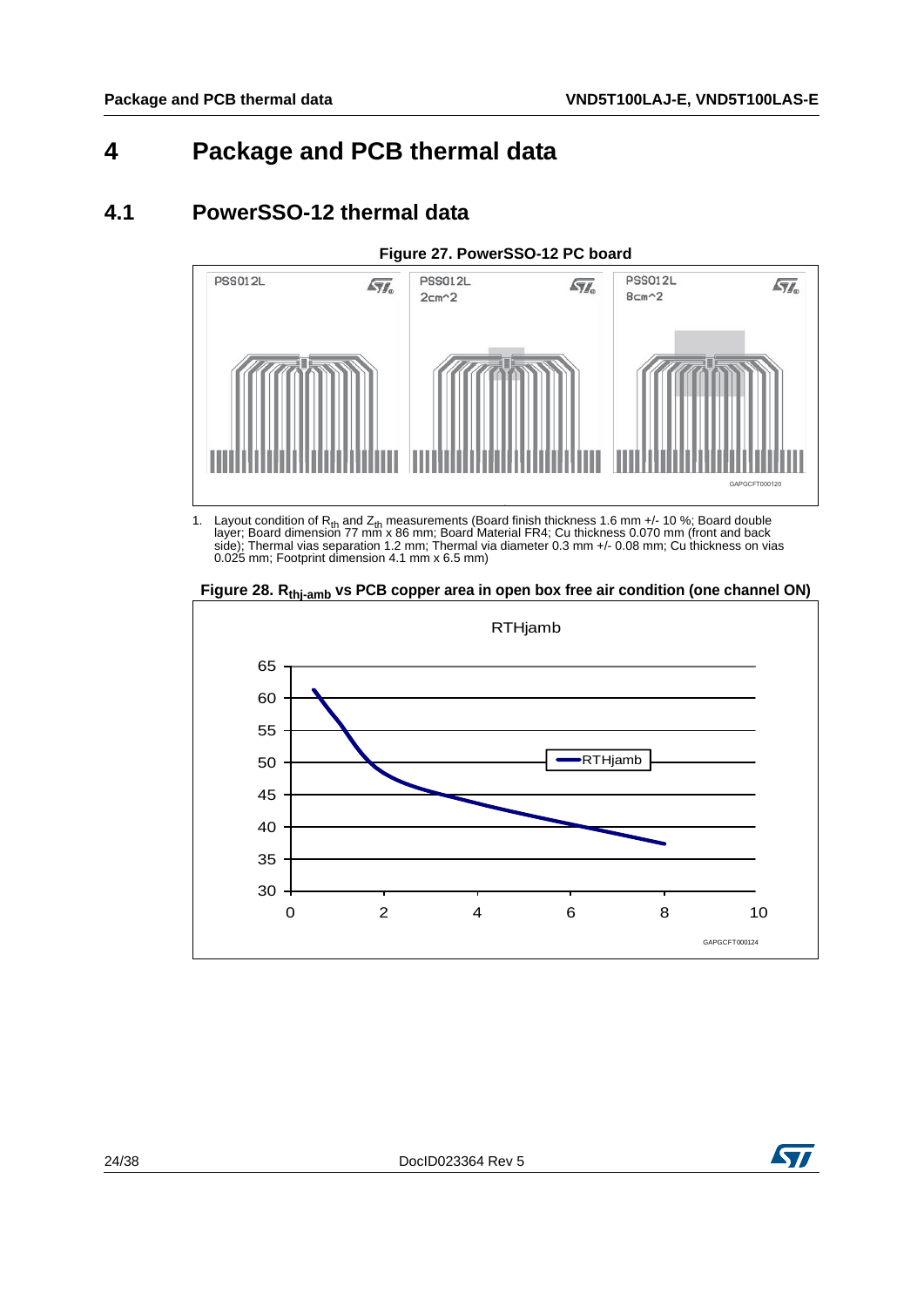<span id="page-24-0"></span>**Figure 29. PowerSSO-12 thermal impedance junction ambient single pulse (one channel ON)**



**Figure 30. Thermal fitting model of a double channel HSD in PowerSSO-12**

<span id="page-24-1"></span>

1. The fitting model is a simplified thermal tool and is valid for transient evolutions where the embedded protections (power limitation or thermal cycling during thermal shutdown) are not triggered.

#### **Equation 1: pulse calculation formula**

 $Z_{TH\delta} = R_{TH} \cdot \delta + Z_{THtp} (1 - \delta)$ where  $\delta = \frac{t}{p}$  T

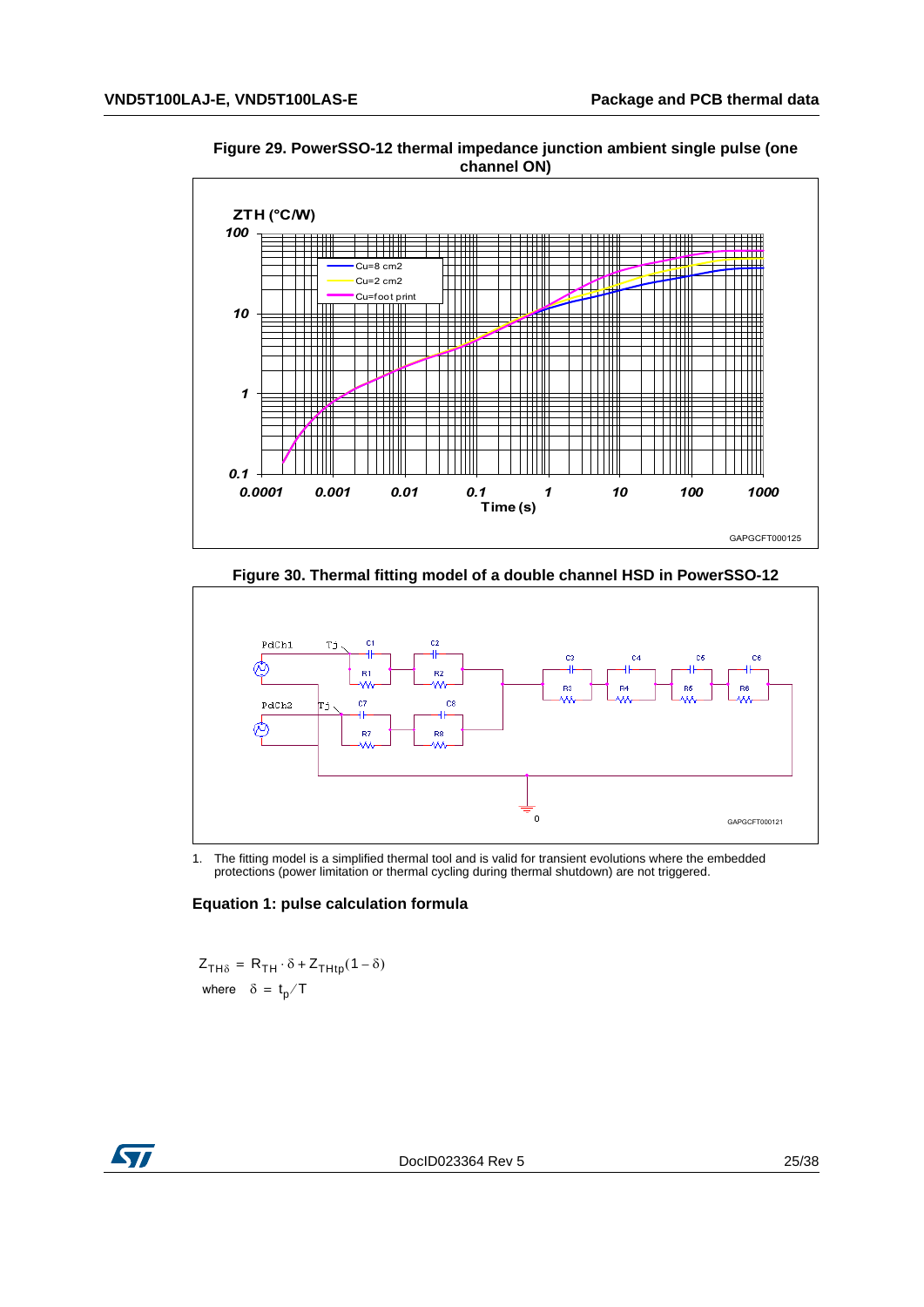<span id="page-25-0"></span>

| Area/island (cm <sup>2</sup> ) | <b>Footprint</b> | $\mathbf{2}$ | 8              |
|--------------------------------|------------------|--------------|----------------|
| $R1 = R7$ (°C/W)               | 0.8              |              |                |
| $R2 = R8$ (°C/W)               | 1.5              |              |                |
| R3 (°C/W)                      | 3                |              |                |
| R4 (°C/W)                      | 8                | 8            | $\overline{7}$ |
| R5 (°C/W)                      | 22               | 15           | 10             |
| R6 (°C/W)                      | 26               | 20           | 15             |
| $C1 = C7$ (W.s/°C)             | 0.0008           |              |                |
| $C2 = C8$ (W.s/ $^{\circ}C$ )  | 0.005            |              |                |
| $C3$ (W.s/ $°C$ )              | 0.05             |              |                |
| $C4$ (W.s/ $°C$ )              | 0.2              | 0.1          | 0.1            |
| $C5$ (W.s/ $\textdegree C$ )   | 0.27             | 0.8          | $\mathbf{1}$   |
| $C6$ (W.s/ $°C$ )              | 3                | 6            | 9              |

**Table 15. Thermal parameters**

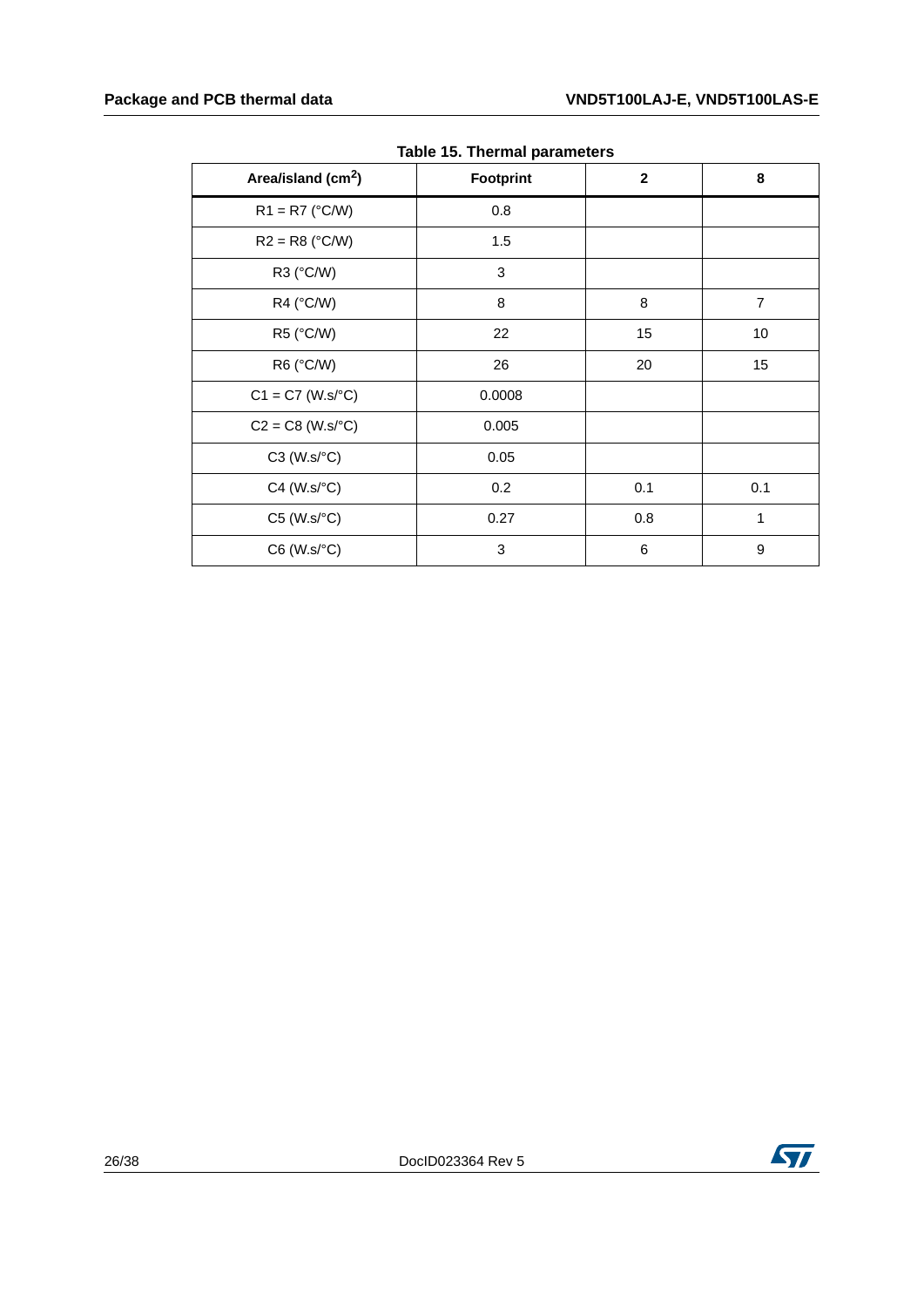## <span id="page-26-0"></span>**4.2 SO-16N thermal data**

<span id="page-26-1"></span>

**Figure 31. SO-16N PC board**

1. Layout condition of Rth and Zth measurements (Board finish thickness 1.6 mm +/- 10%; Board double<br>layer; Board dimension 129 x 60; Board Material FR4; Cu thickness 0.070mm (front and back side),<br>Thermal vias separation mm).

<span id="page-26-2"></span>



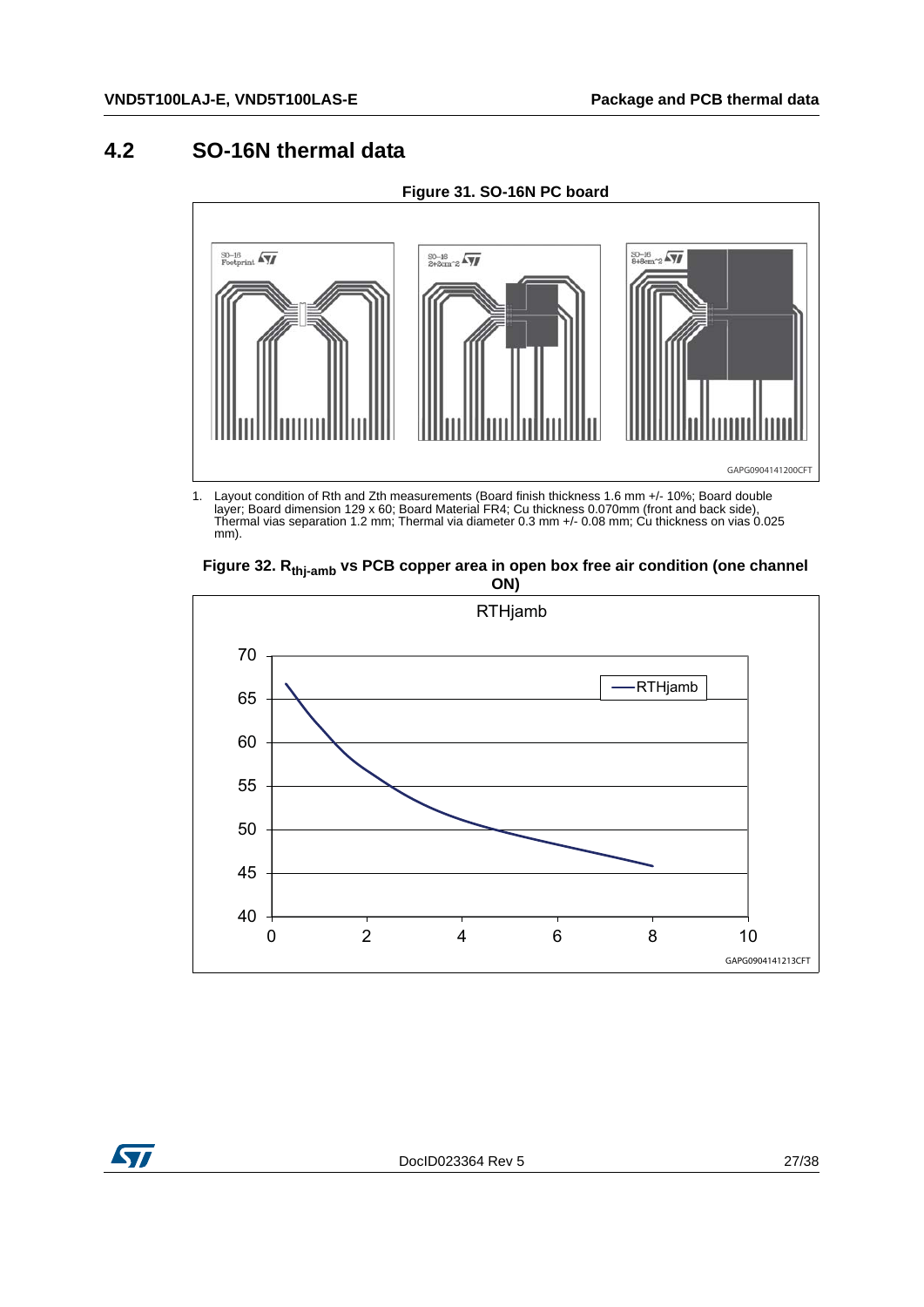

<span id="page-27-0"></span>**Figure 33. SO-16N thermal impedance junction ambient single pulse (one channel on)**

**Figure 34. Thermal fitting model of a double channel HSD in SO-16N**

<span id="page-27-1"></span>



 $Z_{TH\delta} = R_{TH} \cdot \delta + Z_{THtp}(1 - \delta)$ where  $\delta = \frac{t}{p}$  T

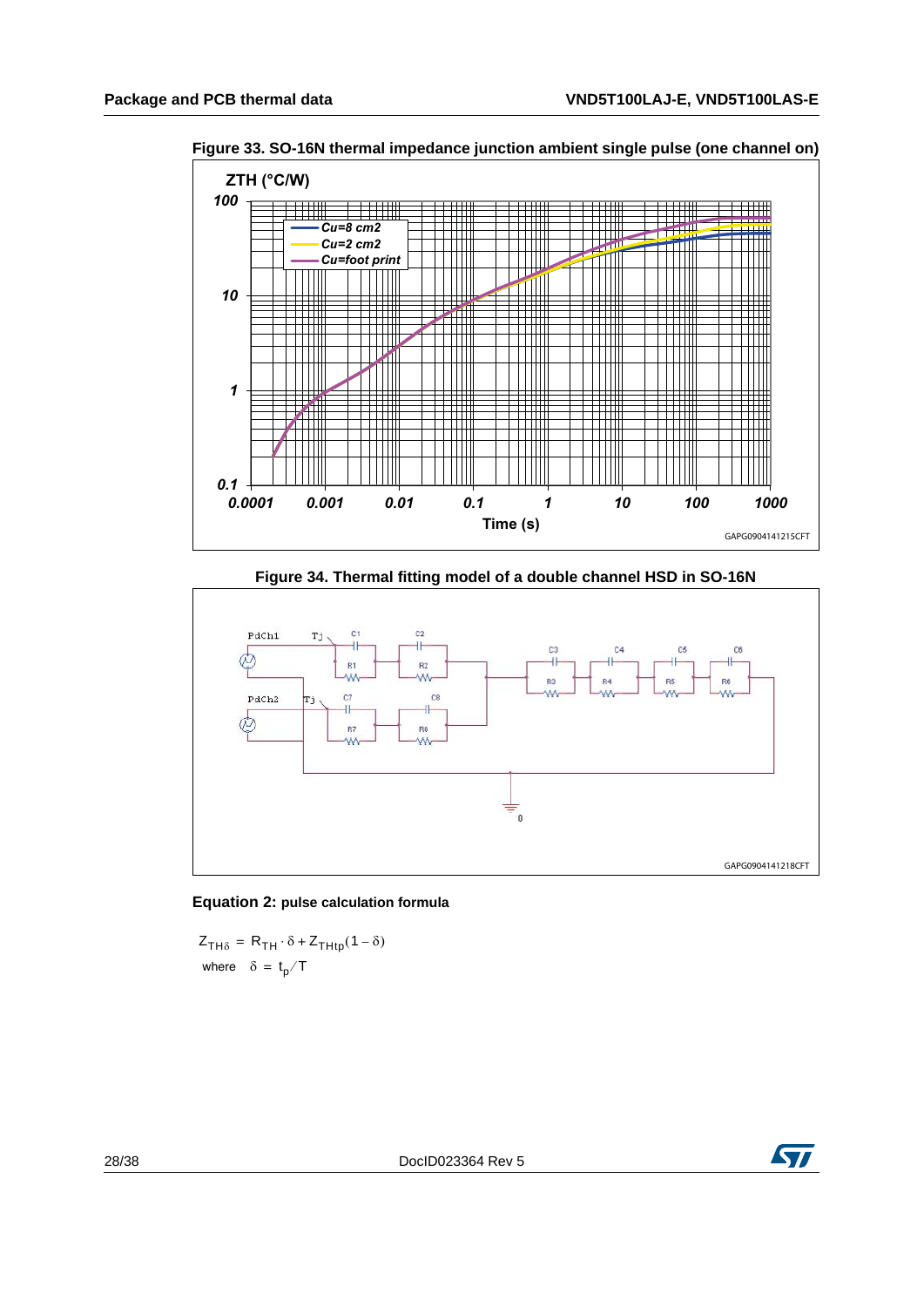<span id="page-28-0"></span>

| Area/island (cm <sup>2</sup> ) | Footprint | $\mathbf{2}$ | 8              |
|--------------------------------|-----------|--------------|----------------|
| $R1 = R7$ (°C/W)               | 0.8       |              |                |
| $R2 = R8(^{\circ}C/W)$         | 3         |              |                |
| R3 (°C/W)                      | 6         |              |                |
| R4 (°C/W)                      | 10        |              |                |
| R5 (°C/W)                      | 20        | 14           | 12             |
| R6 (°C/W)                      | 27        | 23           | 14             |
| $C1 = C7(W.s/°C)$              | 0.0005    |              |                |
| $C2 = C8$ (W.s/ $^{\circ}C$ )  | 0.005     |              |                |
| $C3$ (W.s/ $\textdegree C$ )   | 0.015     |              |                |
| $C4$ (W.s/ $°C$ )              | 0.1       |              |                |
| $C5$ (W.s/ $\textdegree C$ )   | 0.3       | 0.5          | 0.5            |
| $C6$ (W.s/ $°C$ )              | 2.5       | 5            | $\overline{7}$ |

**Table 16. Thermal parameters**

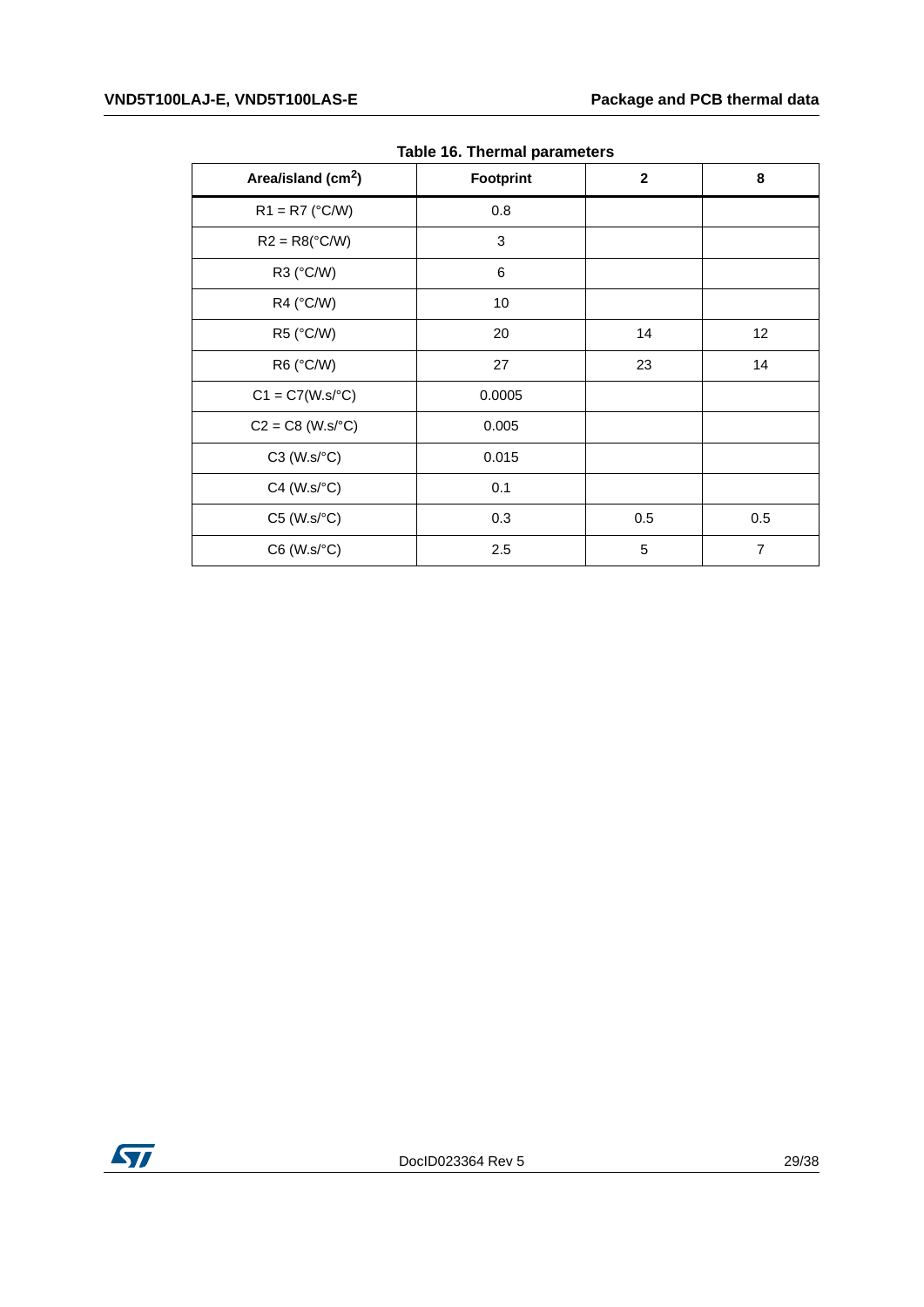# <span id="page-29-0"></span>**5 Package and packing information**

## <span id="page-29-1"></span>**5.1 ECOPACK®**

In order to meet environmental requirements, ST offers these devices in different grades of ECOPACK® packages, depending on their level of environmental compliance. ECOPACK® specifications, grade definitions and product status are available at: www.st.com.

ECOPACK® is an ST trademark.

## <span id="page-29-2"></span>**5.2 PowerSSO-12 mechanical data**



<span id="page-29-3"></span>



30/38 DocID023364 Rev 5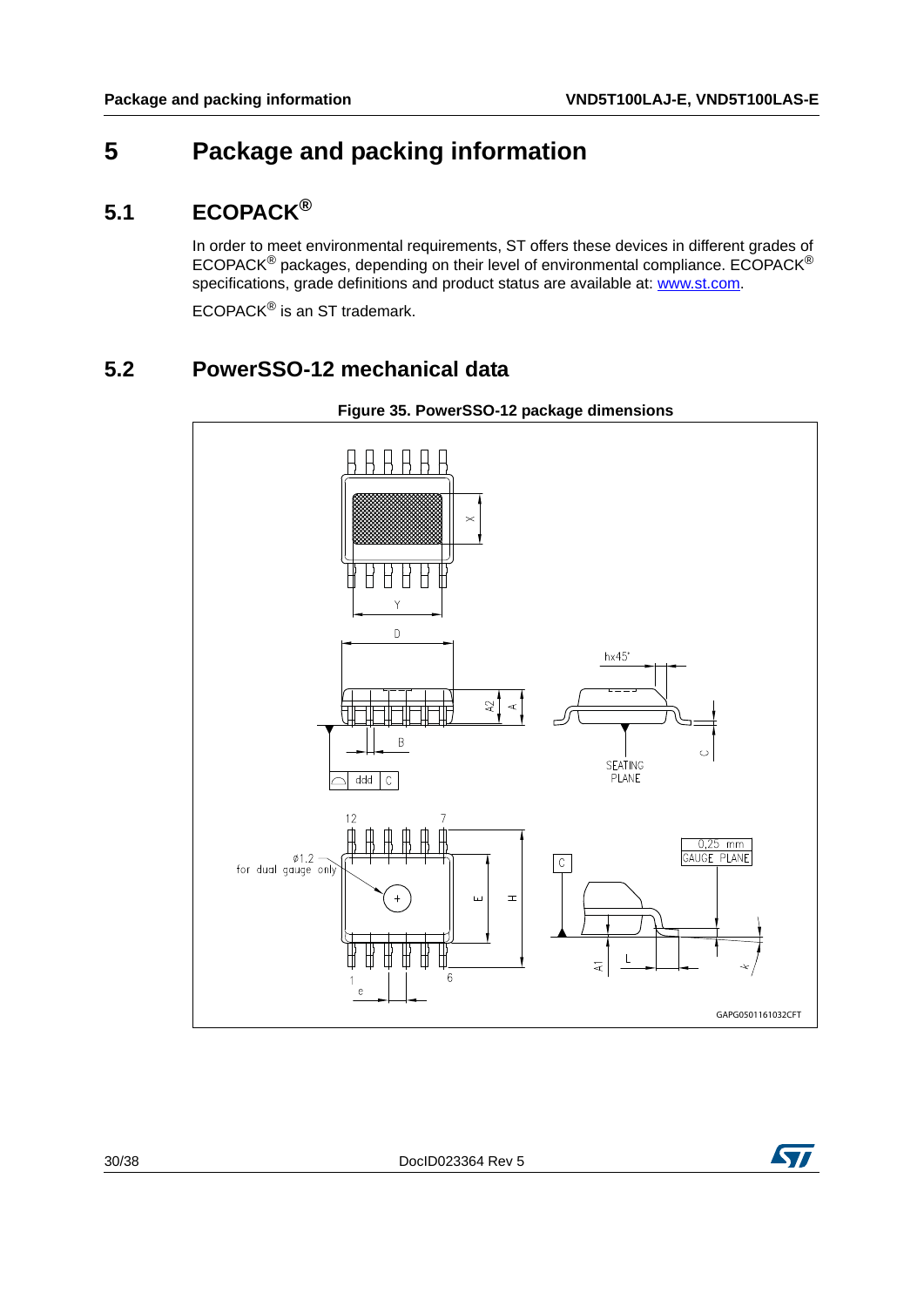#### **VND5T100LAJ-E, VND5T100LAS-E Package and packing information**

<span id="page-30-0"></span>

|                | <b>Millimeters</b> |       |             |  |
|----------------|--------------------|-------|-------------|--|
| Symbol         | Min.               | Typ.  | Max.        |  |
| A              | 1.250              |       | 1.700       |  |
| A <sub>1</sub> | 0.000              |       | 0.100       |  |
| A2             | 1.100              |       | 1.600       |  |
| B              | 0.230              |       | 0.410       |  |
| $\mathsf C$    | 0.190              |       | 0.250       |  |
| D              | 4.800              |       | 5.000       |  |
| E              | 3.800              |       | 4.000       |  |
| e              |                    | 0.800 |             |  |
| Н              | 5.800              |       | 6.200       |  |
| h              | 0.250              |       | 0.550       |  |
| L              | 0.400              |       | 1.270       |  |
| k              | $0^{\circ}$        |       | $8^{\circ}$ |  |
| X              | 1.900              |       | 2.500       |  |
| Υ              | 3.600              |       | 4.200       |  |
| ddd            |                    |       | 0.100       |  |

#### **Table 17. PowerSSO-12 mechanical data**

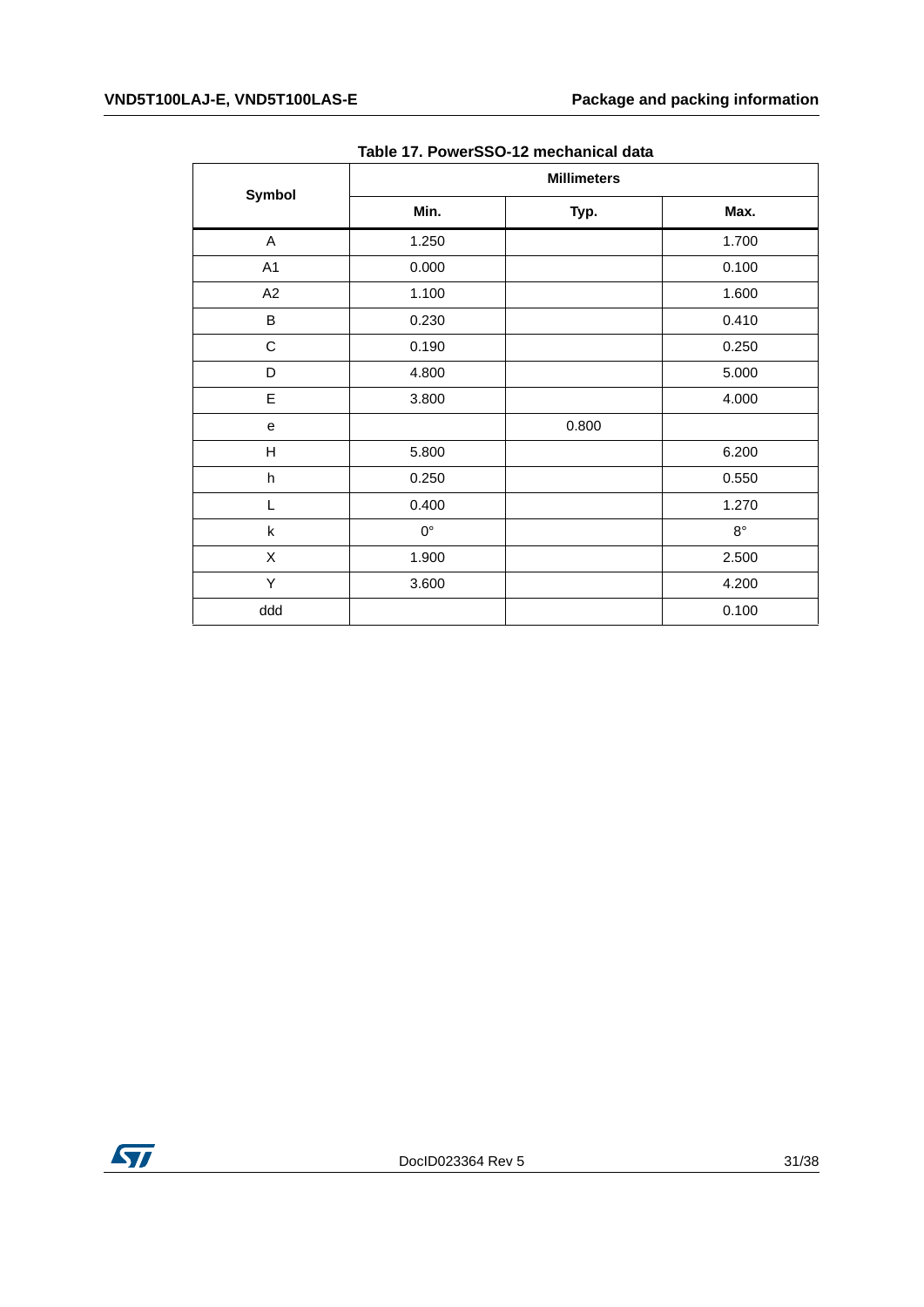# <span id="page-31-0"></span>**5.3 SO-16N package information**

<span id="page-31-1"></span>

**Figure 36. SO-16N package dimensions**



32/38 DocID023364 Rev 5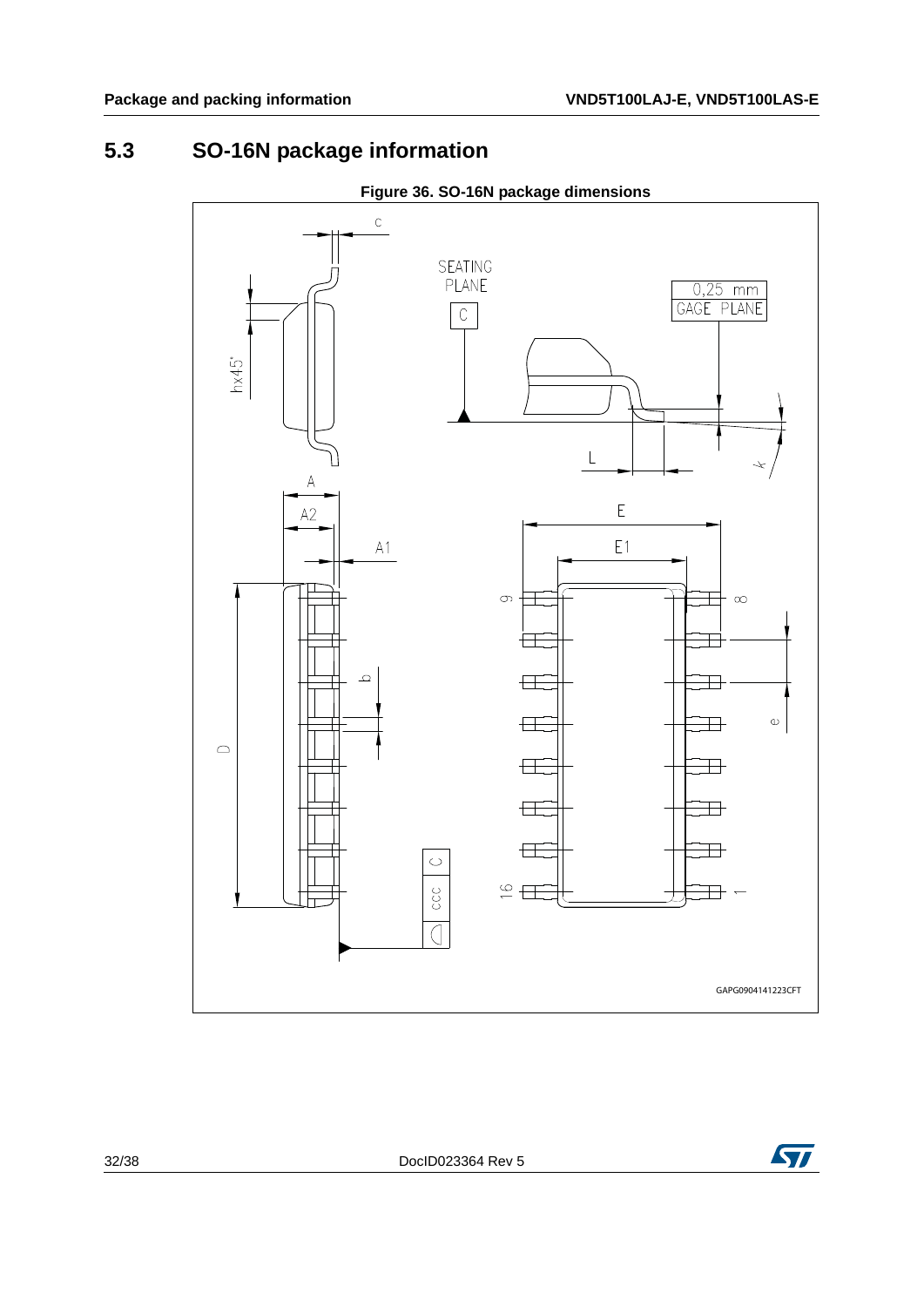#### **VND5T100LAJ-E, VND5T100LAS-E Package and packing information**

<span id="page-32-0"></span>

|                           | <b>Millimeters</b> |      |             |  |
|---------------------------|--------------------|------|-------------|--|
| Symbol                    | Min.               | Typ. | Max.        |  |
| A                         |                    |      | 1.75        |  |
| A1                        | 0.10               |      | 0.25        |  |
| A2                        | 1.25               |      |             |  |
| $\sf b$                   | 0.31               |      | 0.51        |  |
| $\mathbf{C}$              | 017                |      | 0.25        |  |
| D                         | 9.80               | 9.90 | 10.00       |  |
| E                         | 5.80               | 6.00 | 6.20        |  |
| E1                        | 3.80               | 3.90 | 4.00        |  |
| e                         |                    | 1.27 |             |  |
| $\boldsymbol{\mathsf{h}}$ | 0.25               |      | 0.50        |  |
| L                         | 0.40               |      | 1.27        |  |
| $\sf k$                   | $0^{\circ}$        |      | $8^{\circ}$ |  |
| ccc                       |                    |      | 0.10        |  |

|  | Table 18. SO-16N mechanical data |  |
|--|----------------------------------|--|
|  |                                  |  |

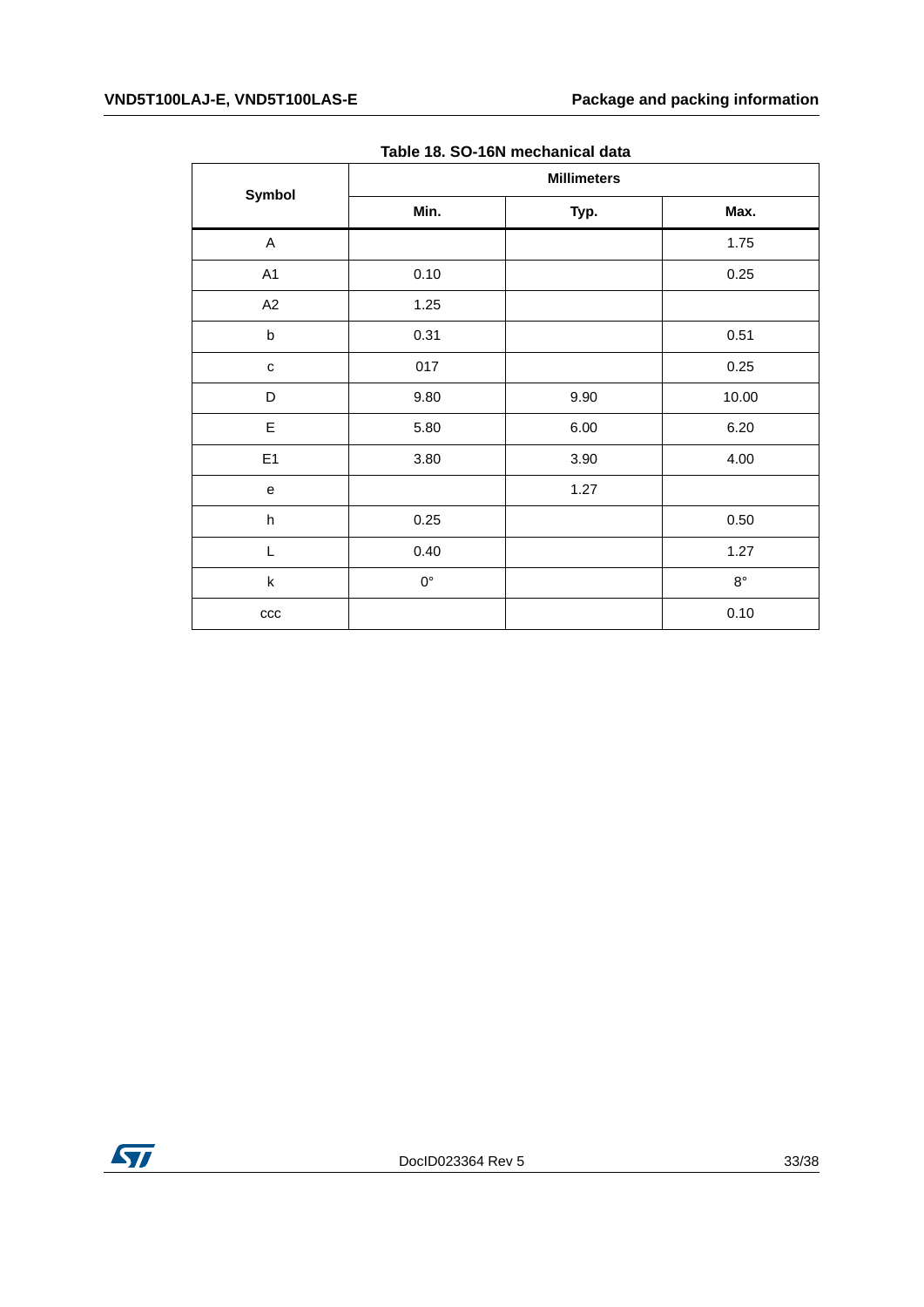# <span id="page-33-0"></span>**6 Packing information**

#### <span id="page-33-1"></span>**6.1 PowerSSO-12 packing information**

<span id="page-33-2"></span>

<span id="page-33-3"></span>

**Figure 38. PowerSSO-12 tape and reel shipment (suffix "TR")**

34/38 DocID023364 Rev 5

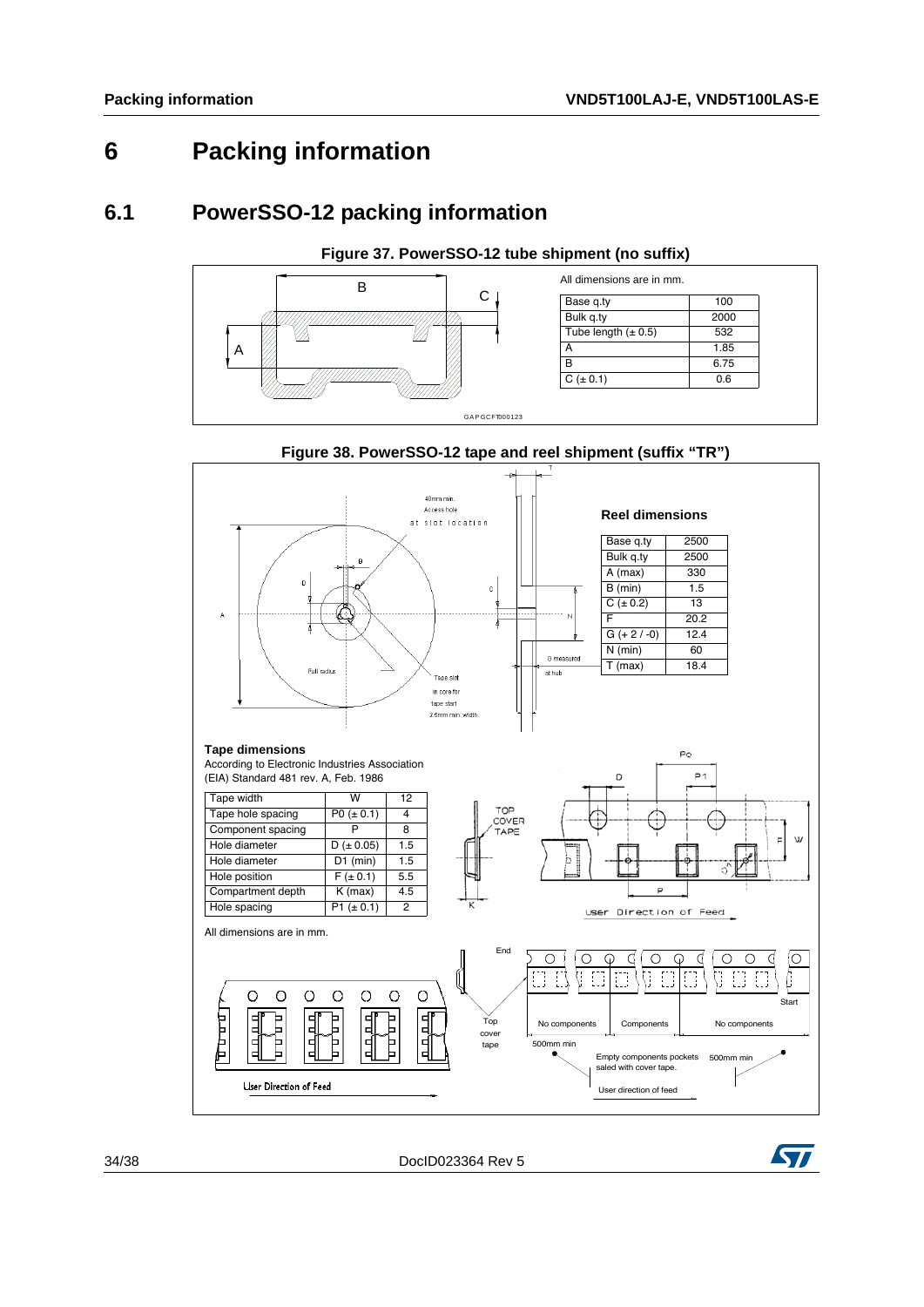#### <span id="page-34-0"></span>**6.2 SO-16N packing information**

<span id="page-34-1"></span>



<span id="page-34-2"></span>

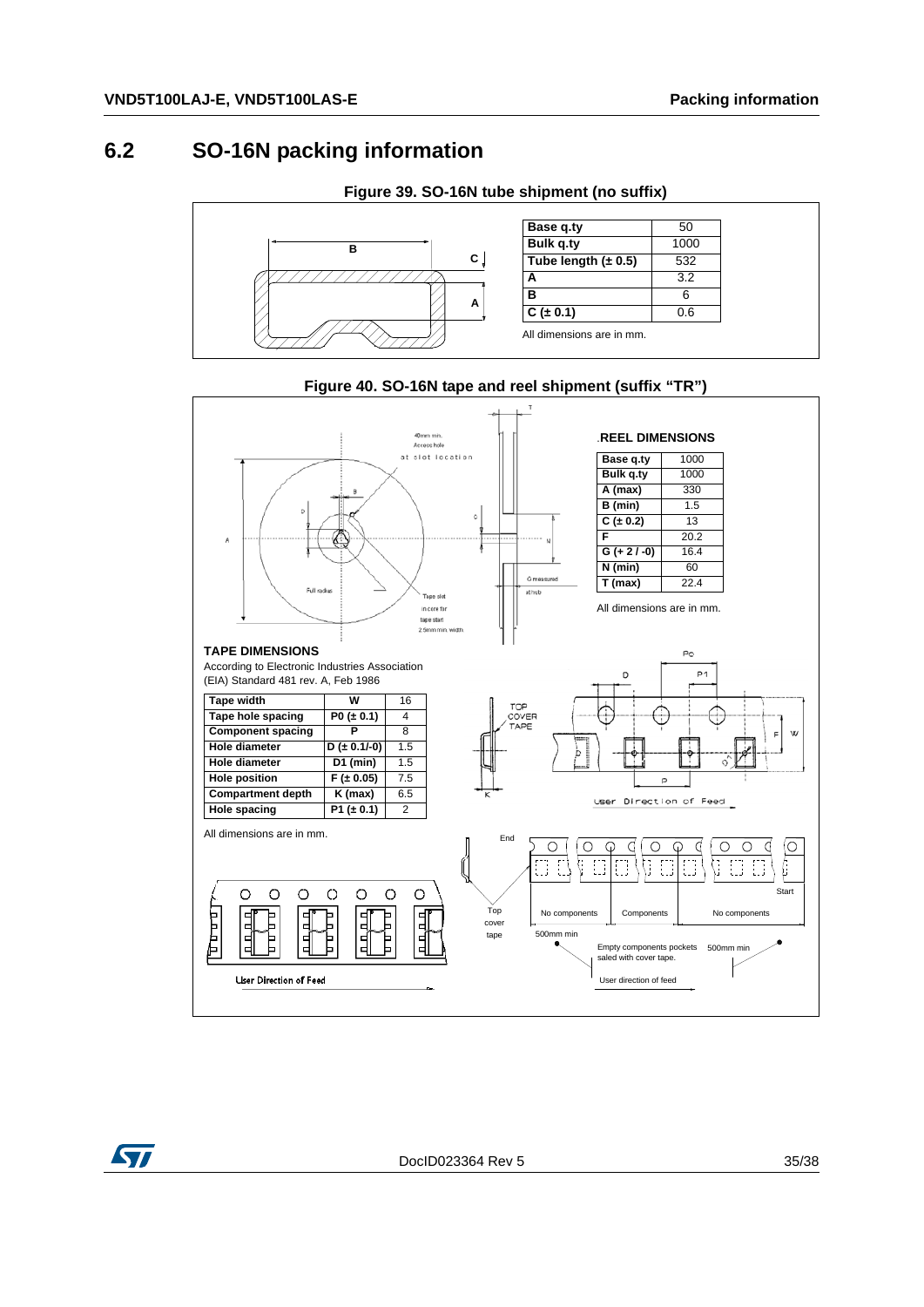# <span id="page-35-0"></span>**7 Order code**

|  | <b>Table 19. Device summary</b> |
|--|---------------------------------|
|  |                                 |

<span id="page-35-1"></span>

| Package       | Order codes   |                 |  |
|---------------|---------------|-----------------|--|
|               | Tube          | Tape and reel   |  |
| PowerSSO-12   | VND5T100LAJ-E | VND5T100LAJTR-E |  |
| <b>SO-16N</b> | VND5T100LAS-E | VND5T100LASTR-E |  |

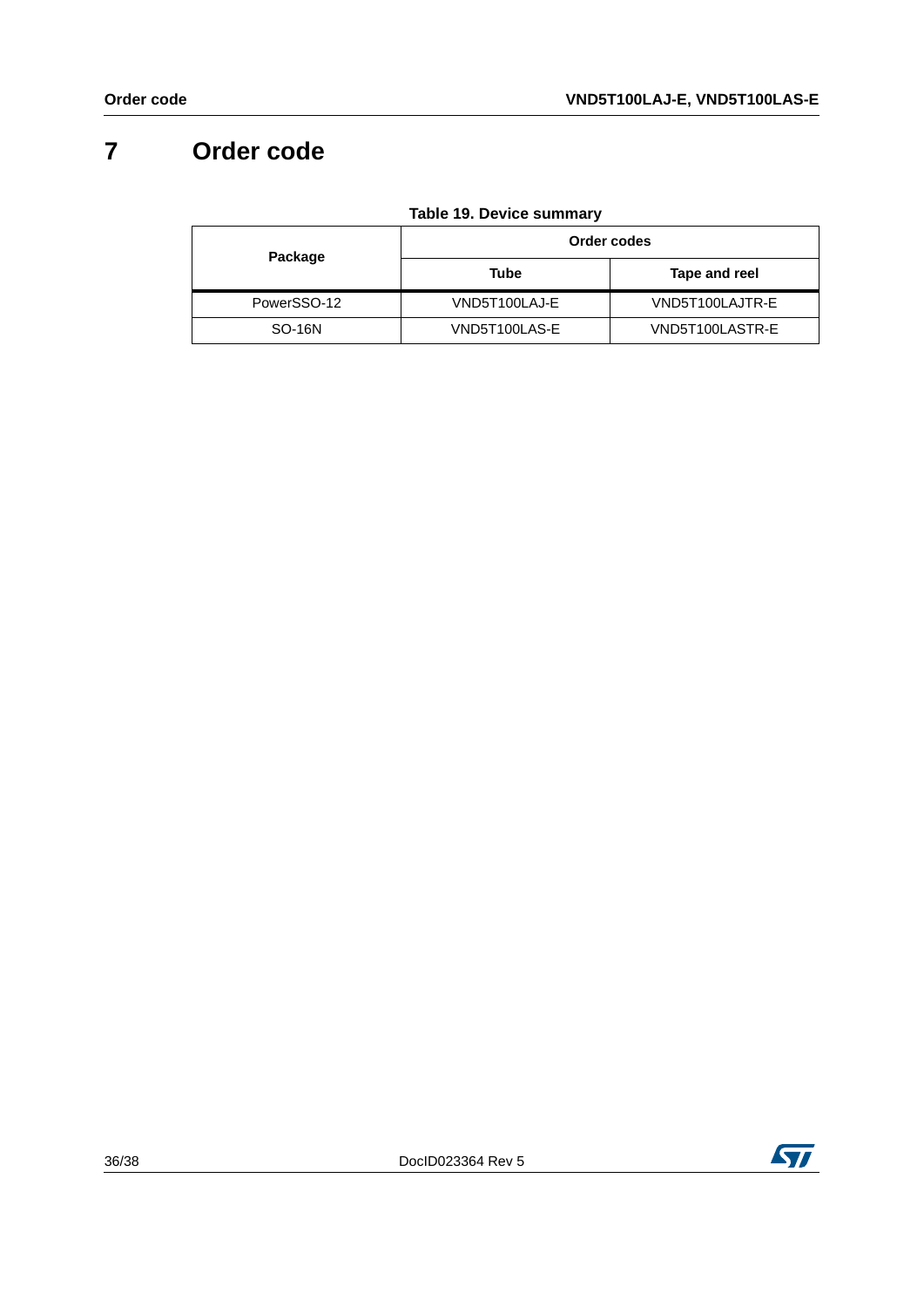# <span id="page-36-0"></span>**8 Revision history**

<span id="page-36-1"></span>

| <b>Date</b> | <b>Revision</b> | <b>Changes</b>                                                                                                                                                                                               |
|-------------|-----------------|--------------------------------------------------------------------------------------------------------------------------------------------------------------------------------------------------------------|
| 25-Jun-2012 |                 | Initial release.                                                                                                                                                                                             |
| 18-Sep-2013 | $\mathcal{P}$   | Updated disclaimer.                                                                                                                                                                                          |
| 30-Apr-2014 | 3               | Added SO-16N package and related details.                                                                                                                                                                    |
| 08-Feb-2016 | $\overline{4}$  | Table 4: Thermal data:<br>$-R_{\text{thi-case}}$ : updated values<br>$-$ R <sub>thj-pin</sub> : added row<br>Updated Section 5.2: PowerSSO-12 mechanical data and<br>Section 5.3: SO-16N package information |
| 23-Aug-2016 | 5               | Added indication of AEC-Q100 qualification in Features.<br>Updated Figure 3: Configuration diagram SO-16N (top view).                                                                                        |

#### **Table 20. Document revision history**